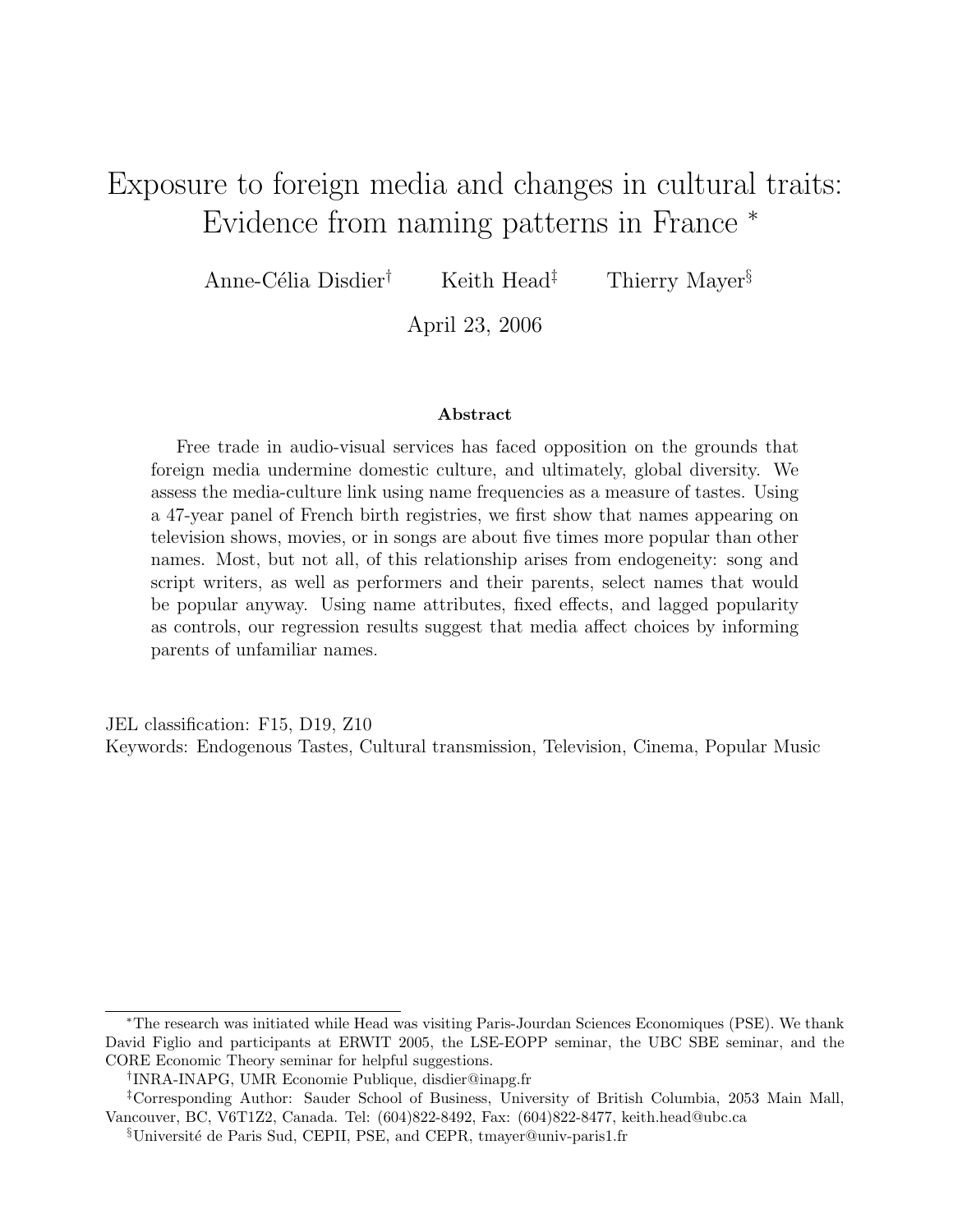"Nearly every country in the world is grappling with the question of how to maintain its cultural identity at a time when 'global culture' is washing over the earth." Sheila Copps, 1997, as Minister of Canadian Heritage

# 1 Introduction

Following the GATT's success in reducing trade barriers on industrial goods, emphasis in multilateral negotiations has shifted to areas, like agriculture and services, where future progress faces severe political obstacles. One of the most contentious issues relates to liberalization of trade in cultural goods and services. On the one hand, countries such as the United States would like to see television programs and films subjected to the same requirements for national treatment and non-discrimination as standard commodities. Opposing this, countries such as France and Canada have advocated a "cultural exception." For example, prior to the signing of the Uruguay Round in 1994, France insisted that the WTO should not apply its trade rules to audio-visual services.<sup>[1](#page-1-0)</sup> France also insisted that cultural diversity be included as one of the fundamental rights in the proposed EU constitution, together with the explicit authorization of subsidies and protection schemes for cultural industries. Canada seeks a "general exemption for culture" in their bilateral trade agreements and in the proposed Free Trade Agreement of the Americas.<sup>[2](#page-1-1)</sup> Article 8 of the United Nations Universal Declaration on Cultural Diversity appears to support the Franco-Canadian view: "cultural goods and services which, as vectors of identity, values and meaning, must not be treated as mere commodities or consumer goods."[3](#page-1-2)

Cultural exceptions might be dismissed as just another form of protectionism. However, as pointed out by Mas-Colell (1999), cultural goods seem to have some distinguishing attributes. Unlike typical goods, individuals not only know what they prefer, they also have preferences over the preferences of others. Bisin and Verdier (2001) emphasize that parents exert effort to pass their own cultural traits on to their children. Three recent papers present formal models in which the standard presumption for free trade may not apply for cultural goods. Francois and van Ypersele (2002) show that losses from trade can occur in a model where the cultural good is characterized by fixed costs and heterogenous valuations. Bala and Van Long (2005) model the evolution of preferences using replicator dynamics and show that a large country's preferences can extinguish the preferences of its smaller trading partner. Janeba (2004) follows Akerlof and Kranton (2000) in modeling cultural identity in a way that resembles a network externality. Under certain conditions, opening up to trade can lower welfare. Rauch and Trindade (2005) extend the consumption externalities approach of Janeba to consider innovation in cultural goods. They argue that "by preserving cultural diversity, protection of cultural goods production can generate dynamic welfare gains that offset the static welfare losses it causes." This emerging theoretical literature does not justify cultural protectionism but it does motivate the need for closer scrutiny of the argument and its underlying empirical assumptions.

The notion that foreign cultural goods transform domestic tastes, thereby undermining cultural diversity, seems to be based entirely on casual observation. This paper brings statis-

<span id="page-1-0"></span> $1$ <www.isanet.org/noarchive/freedman.html>

<span id="page-1-1"></span> $^{2}$ <www.dfait-maeci.gc.ca/tna-nac/FTAA/faq-en.asp>

<span id="page-1-2"></span> $3$ <http://unesdoc.unesco.org/images/0012/001271/127160m.pdf> page 12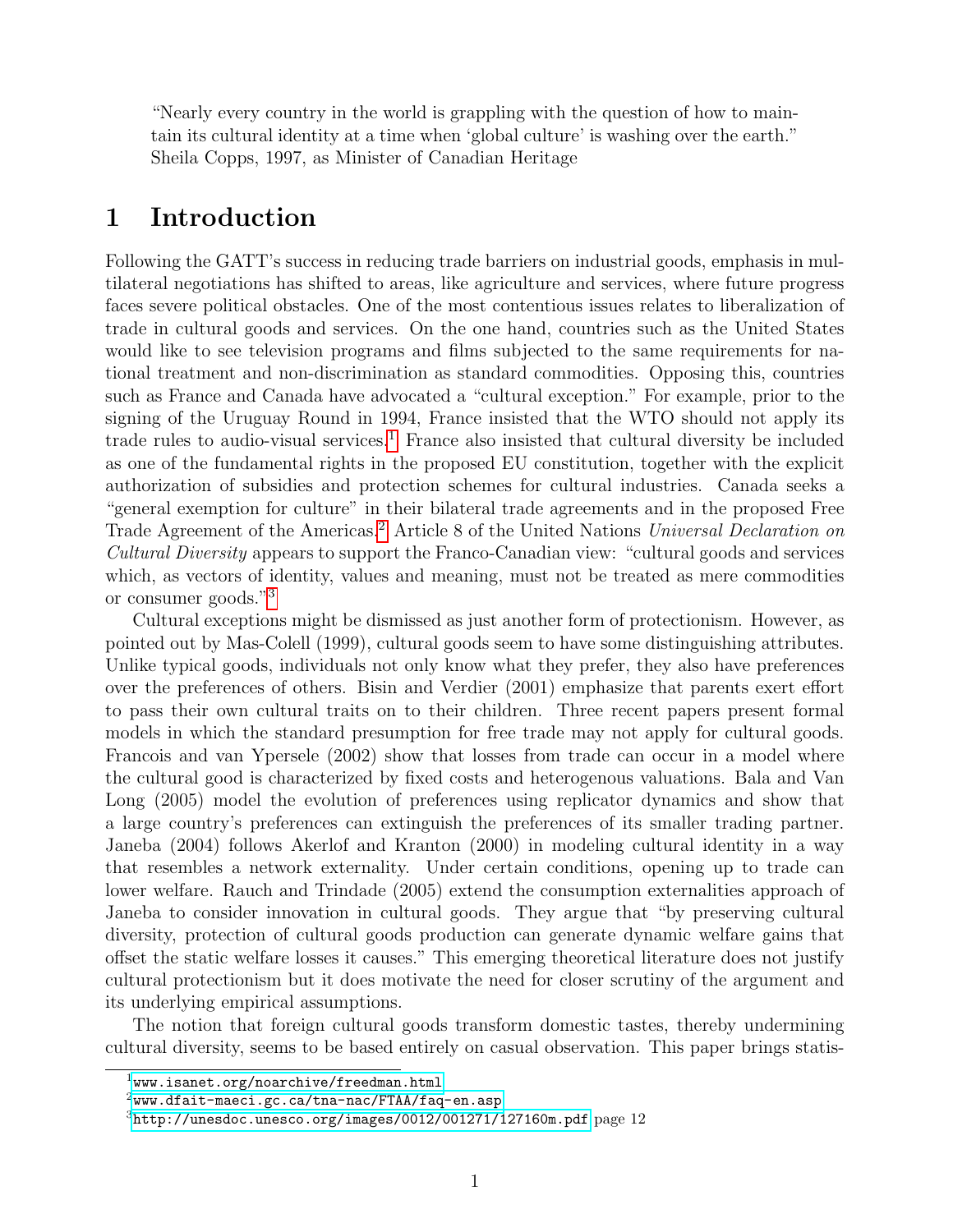tical evidence to the culture and trade debate by examining whether media exposure changes preferences over names given to babies born in France. We estimate whether the popularity of a first name increases when it appears on one of three main media—movies, television, and popular radio—as either a performer or a character. We establish that name popularity evolves over time according to fashion processes suggested by the work of sociologists such as Lieberson (2000). Once these are taken into account in an econometric model of name frequency, the magnitude of the media effect is sharply reduced. Nevertheless, the media effect remains statistically significant, especially for foreign names.

Names have some useful advantages as measures of cultural traits. First, they are consistently and carefully measured (being recorded for virtually everyone by birth registries) over time. Other traits, such as clothing styles or religious beliefs, tend to be difficult to quantify or poorly measured. Second, names are freely available and firms have no profit motive to influence their popularity. This contrasts with, for example, toys, where makers consciously attempt to raise demand via pricing and advertising strategies. Most importantly, there is evidence that names given to children are expressions of cultural identity. For example, Fryer and Levitt (2004) observe that the rapid growth in the use of distinctively Black names might be attributable to a desire by Blacks to "accentuate and affirm Black culture." They also invoke the Akerlof and Kranton (2000) model where following identity-appropriate norms of behaviour raises utility.[4](#page-2-0)

Our paper proceeds as follows. The next section describes the name data and French regulation of name choice. Section [3](#page-5-0) proposes three mechanisms through which media exposure could influence naming decisions. We refer to them as the introduction, association, and coordination effects. We also consider non-causal sources of media-naming correlations. Section [4](#page-7-0) scrutinizes some of the anecdotes of media exposure that are thought to have influenced naming patterns. Section [5](#page-8-0) proposes a regression-based approach and presents a set of control variables to account for non-media influences on name popularity. Our results provide support for the introduction effect: media-exposed names that are likely to be less familiar to parents have a greater impact on name frequencies. Section [6](#page-25-0) considers the implications of our results for the merits of a "cultural exception" for trade in audio-visual services.

## 2 French name data and regulations

The data on name frequencies were purchased from the French national statistical agency, INSEE. Based on birth registries, the data set provides the number of babies born in France by name, sex, and year from 1900 to 2002. The panel includes several thousand names each year—every name that was given at least three times. INSEE codes names given to two or fewer children as "rare."[5](#page-2-1)

The variable we wish to explain is  $n_{kt}$ , the number of children of a given sex, who receive name k in year t. Since the subscript  $k$  denotes a name-sex combination, "Camille" would be considered a different name when given to a boy from when it is given to a girl. Furthermore, the data set defines names as distinct spellings (not sounds), meaning that "Camille" and

<span id="page-2-0"></span><sup>&</sup>lt;sup>4</sup>The choice a distinctively Black name appears to be costly: Bertrand and Mullainathan (2004) find that employers are less likely to respond positively to (fake) job applicants whose resumes use Black names. Figlio (2005) finds that teachers are less likely to refer Black-named students to a gifted program.

<span id="page-2-1"></span><sup>&</sup>lt;sup>5</sup>See the data appendix for more detail.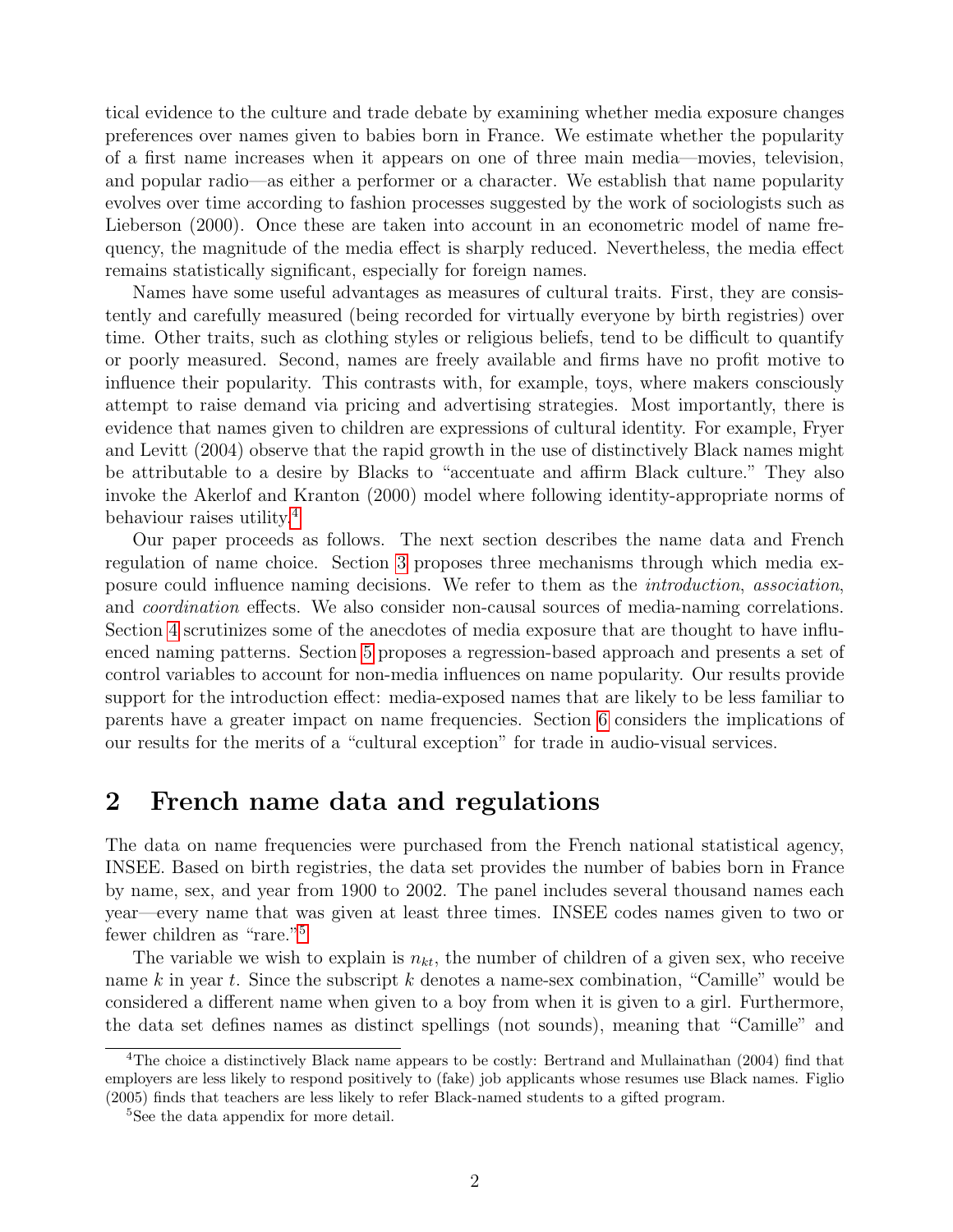"Camylle" are treated as different names.[6](#page-3-0)

The original regulation governing names in France dates back to 1803.<sup>[7](#page-3-1)</sup> Napoleonic legislation permitted names drawn from the following set: Saints in French calendars, historical figures from ancient Greece and Rome, and Biblical names. The civil registrars charged with enforcing the law were given the discretion to allow some regional and foreign names as well as some spelling variations. They could refuse to register a name in which case parents would have to go to court to overturn the decision. A ministerial directive in 1966 urged registries to show greater tolerance for new names, including foreign names. Using "prudence," the officials might even accept some diminutives (Ginette for Genevi`eve), contractions (Marianne for Marie-Anne), and spelling variations (Magdeleine for Madeleine). Legislation in 1993 dramatically shifted the rules. Now parents can choose any name and register it immediately. If the civil registrars deem a chosen name to be contrary to the interest of the child, they can challenge it in court.

Figure [1](#page-4-0) shows the decline of traditional names and the rise of name diversity over the last century in France. To define the set of traditional names we made use of the Napoleonic legislation, which explicitly authorized the typical French spellings of the names of Saints from official calendars. Parents are gradually moving away from the both Saint names and from typical orthographies. In 1900 only 14% of children did not receive Saint names (see data appendix). The non-Saint share has since risen substantially, reaching 59% in the most recent data. Deviant spellings are also becoming more common.[8](#page-3-2) Third, the share of "rare" names (those given to fewer than three children in a year) has risen from one to six percent.

Figure [2](#page-4-1) shows the trends in media that occurred during the same period as the decline in traditional names. First, TV ownership diffuses throughout the population starting in the 1950s. The figure also depicts the erratic, but mainly decreasing, movement in the domestic share of music, movies, and TV shows in the French market. For movies and TV, the nationality of a show is provided on the websites we consulted. For music, we determined the French share based on the language of the title of the song and information on the national origins of the performers.

Figure [2](#page-4-1) also depicts the 1986 introduction of quotas for audio-visual services. French law requires that 60% of the movies and shows on TV be of European origin. Of those, 40% of free-channel programming should be in French. In addition, the law imposes compulsory investment in the production of European and French-language content. With respect to radio, at least  $40\%$  of the songs played should be in French.<sup>[9](#page-3-3)</sup>

The trends in naming practice and media exposure do not warrant any strong conclusions. Saints started to decline before the introduction of TV but it seems possible that TV hastened the decline. On the other hand, other factors could contribute to these trends such as declining church attendance, rising tourism, non-Catholic immigration, and foreign-language education. Since identification from aggregate time-series data is doomed to be unconvincing,

<span id="page-3-1"></span><span id="page-3-0"></span><sup>&</sup>lt;sup>6</sup>In our empirics, we investigate the growth and the possible influence of the media on deviant spellings.  $7$ See <www.babyfrance.com/prenoms/legislation.htm> for more detail (in French).

<span id="page-3-2"></span><sup>8</sup>We define a spelling as deviant if, over the course of the century, it is not the most popular orthography

for a given sound.

<span id="page-3-3"></span><sup>9</sup>See [http://www.csa.fr/infos/controle/controle\\_intro.php](http://www.csa.fr/infos/controle/controle_intro.php) for more detail on the French quota system. Other countries employ similar quota systems. South Korea requires movie theatres to show locallyproduced firms at least 40% of the year—until the signing of the Korea-US FTA, which lowers the requirement to 20%. Canadian content rules require that 60% of broadcast TV programming and 35% of broadcast radio be of Canadian origin.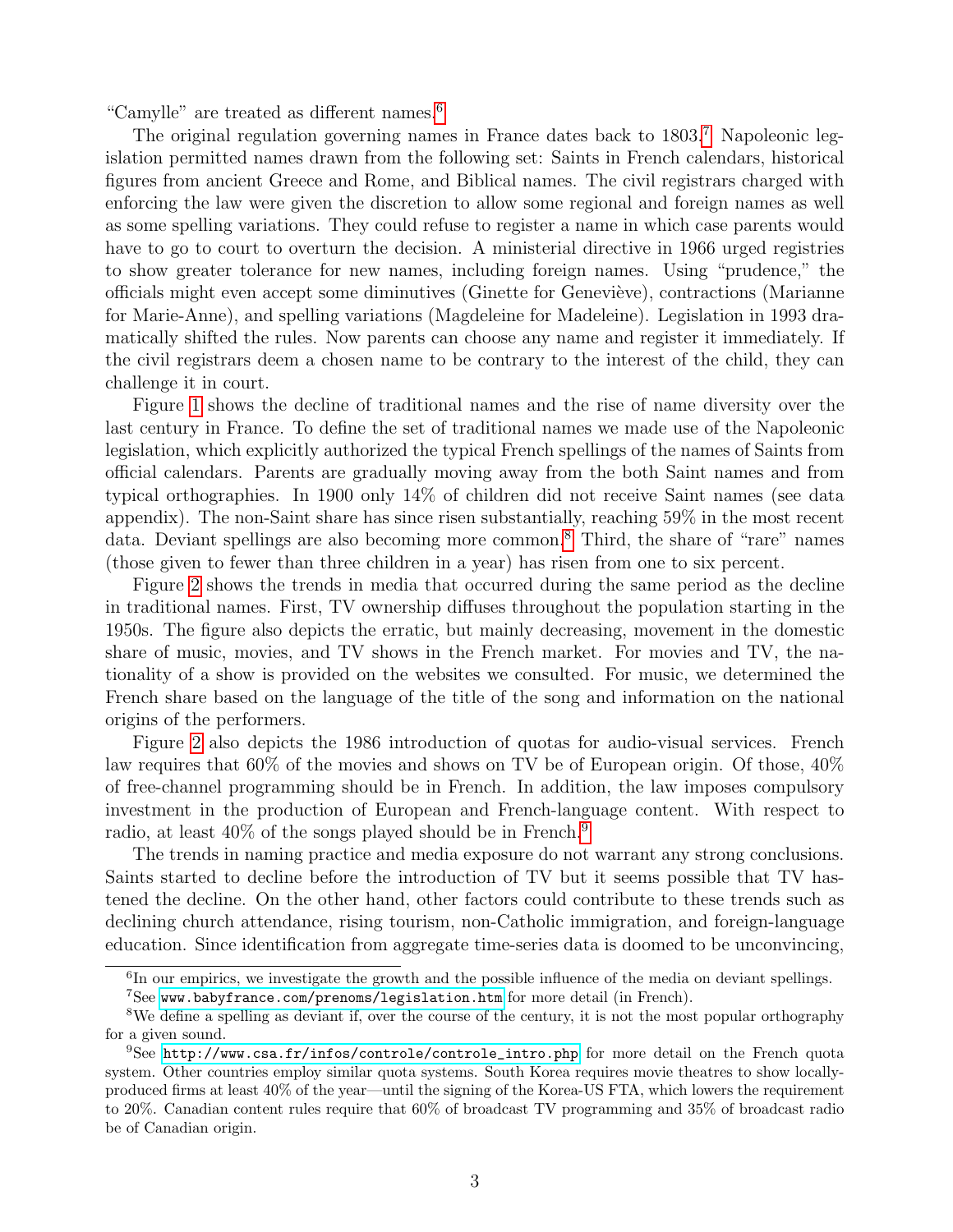

<span id="page-4-0"></span>Figure 1: The rise of non-traditional names



<span id="page-4-1"></span>Figure 2: Domestic shares for three media in France, ownership shares for televisions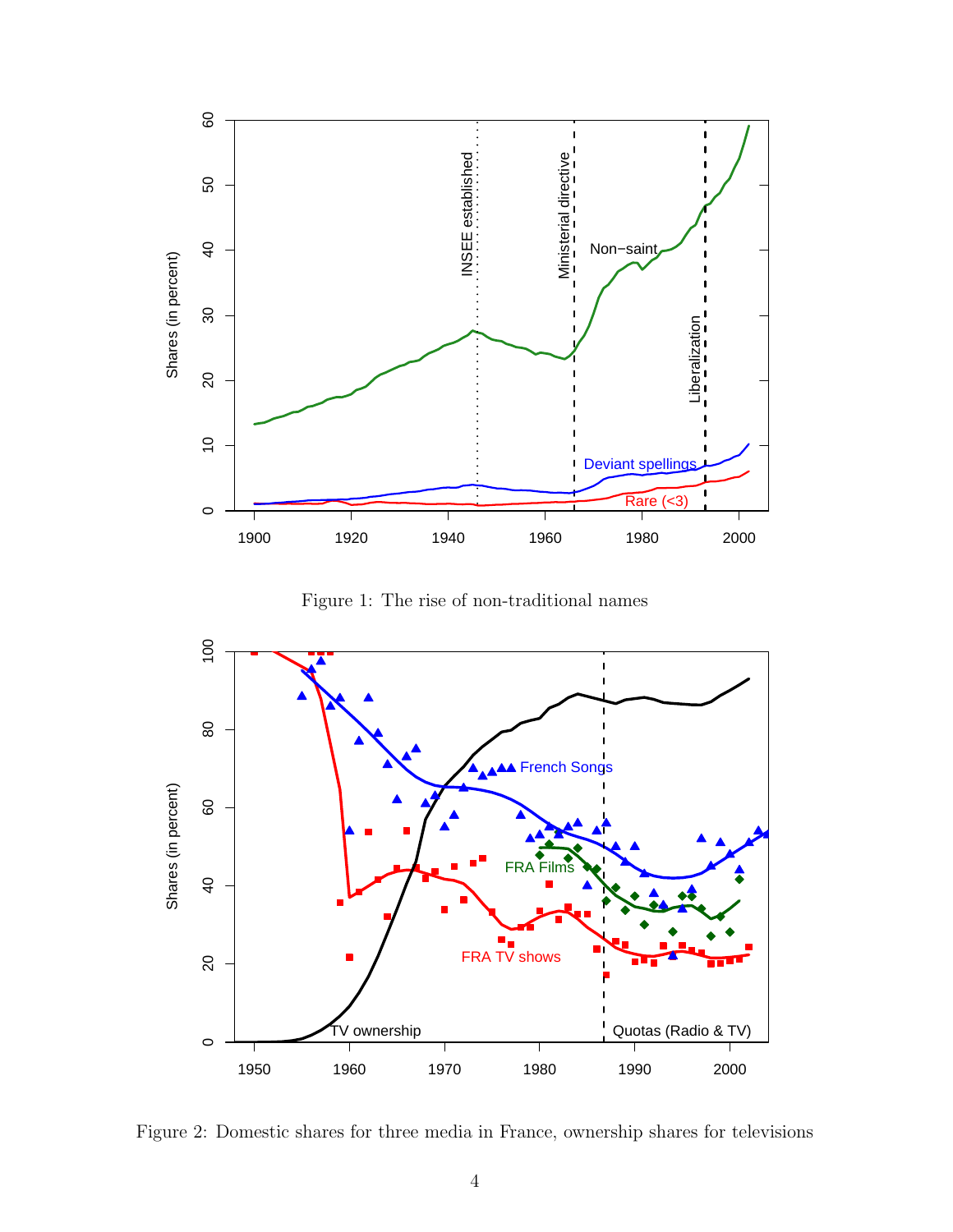our approach exploits name-level variation in media exposure.

# <span id="page-5-0"></span>3 Mechanisms for media influence

This section considers some possible mechanisms behind a statistical relationship between name choices and media exposure. We are most interested in channels through which the appearance of a name in a movie, TV show, or song might cause an increase in the popularity of the name. However, it is also important to recognize that media names are endogenous. This could lead to spurious positive correlations.

Parents choose a name from a choice set of known, permissable names. This immediately suggests two broad categories for media influence. First, the *introduction effect* occurs when the media inform parents of names that had not previously entered their choice sets. Second, media exposure can affect the relative attractiveness of names within the choice set. Within the second category, we see two distinct mechanisms. As noted by Lieberson (2000), parents may form a mental linkage between attributes of performers or fictional characters and their names. For example, the television show *Thierry la Fronde*, shown in France from 1963–1966, depicted the adventures of a knight battling the English occupiers of France. Viewers might therefore associate the name "Thierry" with appealing traits such as bravery, strength, and national pride. Conversely, names of villains may come to be viewed negatively. We refer to this mechanism of media influence—which can be positive or negative—as the *association* effect. A third mechanism arises when we consider the interdependence of parental naming decisions. The attractiveness of a name to a given parent could depend on the share of other parents selecting that name. This interdependence could easily give rise to multiple equilibria. Media exposure for a name could then act as a focal point, leading parents to coordinate on choosing—or even avoiding—the exposed names. We refer to this as the *coordination effect*.

Further insight on the operation of the introduction, association, and coordination effects can be derived from an algebraic equation for name popularity. The expected number of children given name k in year t,  $E[n_{kt}]$ , is the product of three factors: the probability that parents  $i$  prefer name  $k$  over the other names in their choice set, the probability that name k is in parent i's choice set, and the number of children born in year t. Denoting utility of a name with U and the choice set with  $\mathcal{C}$ , we can express this as

$$
E[n_{kt}] = \left(\sum_{i} \Pr(U_{kit} > U_{jit} \mid k, j \in \mathcal{C}_{it}) \times \Pr(k \in \mathcal{C}_{it})\right) \times n_t.
$$

The association and coordination effects for name k enter  $U_{kit}$  in the first factor. The introduction of new names to the choice set appears in the second factor.

While the influences of association and coordination are difficult to specify a priori, we can derive a simple testable prediction for the introduction effect. The probability of name k being in the choice set for i is the sum of the probability that i has learned of k via prior social interactions and the probability that i learned of  $k$  via the media. We model the first term as the outcome of a Bernoulli process. Let  $0 \leq \gamma \leq 1$  be the probability that parents i know socially any given individual in France. If there are  $S_{kt}$  individuals with name k alive at time t, then the probability that i does not know anyone named k is just  $(1 - \gamma)^{S_{kt}}$ . This probability is decreasing in the intensity of social interactions,  $\gamma$ , and the stock of people named k. For someone who does not personally know anybody name k socially, the name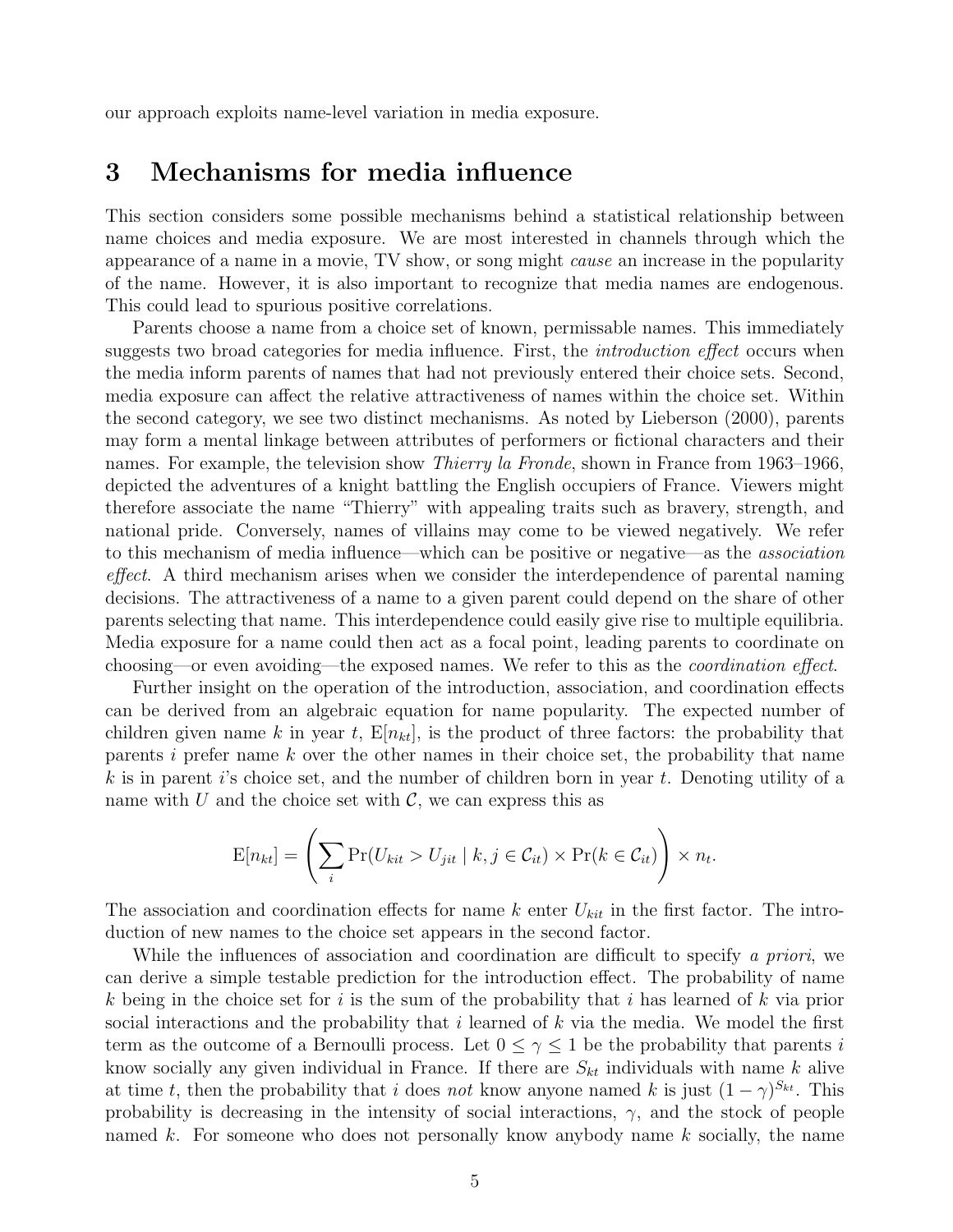can still be learned from the media if the name is currently in use in one of the media we consider. Let  $M_{kt} = 1$  indicate current media exposure and let  $\mu$  measure the probability of an individual observing name k conditional on media exposure. Combining these ideas and notation,

$$
\Pr(k \in \mathcal{C}_{it}) = 1 - (1 - \gamma)^{S_{kt}} + (1 - \gamma)^{S_{kt}} \mu M_{kt} = 1 - (1 - \gamma)^{S_{kt}} \times (1 - \mu M_{kt}). \tag{1}
$$

We can therefore define the media exposure effect on the choice set as

$$
Pr(k \in C_{it} \mid M_{kt} = 1) - Pr(k \in C_{it} \mid M_{kt} = 0) = \mu (1 - \gamma)^{S_{kt}}.
$$
 (2)

This expression carries two implications. First, the media effect is stronger for names that have not been frequently chosen in the past (i.e. those with low  $S_{kt}$ ). We test this implication. Second, if social isolation were to increase, represented here by a decrease in  $\gamma$ , the media would become more important. Thus media and social interactions can be thought of as substitutes.

The association mechanism would be testable if one could classify a priori instances of media exposure as having good or bad associations. For example, if we knew who the heros and villains were in a movie, we might expect the former to have better associations than the latter. The number of arbitrary judgements required to implement this approach make it unappealing. However, it seems reasonable to believe that while roles vary in their associations, the "stars" (actors and singers) are likely to be viewed positively. Thus the association mechanism, if important, ought to generate larger media effects for actors and singers than for roles and titles.

We look for evidence of coordination effects by estimating whether media exposure of an unusually spelled name affects its use relative to standard spelling of the name. The idea is that there are multiple equilibria in spellings because standard orthographies arise from social coordination on how to map sounds to letters. Thus, French parents name children Marc and Catherine more often than Mark and Katherine, the spellings preferred in English-speaking countries. Media usage of a deviant spelling makes that spelling variant more likely to be a new focal point for coordination than other possible spellings of the same sound (such as Marck or Caterine).

Positive correlations between media exposure and contemporaneous name popularity could also arise for non-causal reasons. Lieberson (2000) points out that the writers creating character names and the actors adopting stage names choose names based in large part on their perceived associations. This implies that associations in the public mind can determine media name exposure, rather than vice-versa. Put more generally, media name exposure is endogenous and responds to shocks that affect popularity of names with parents, leading to inconsistent OLS estimates of the causal effect of media exposure.

The endogeneity concerns can be mitigated by controlling for characteristics of names that simultaneously determine their attractiveness to parents and writers. We employ a number of such variables and also employ methods to deal with other, unobserved, determinants. While we cannot rule out the influence of contemporaneous shocks affecting writers and parents, we think that the simultaneity issue is much less of a concern with respect to actors than roles. This is because actors and singers generally retain the same stage names throughout their careers and many use their birth names. Thus, if one can control for past popularity of a name, the current appearance in the media of an actor with that name should have a causal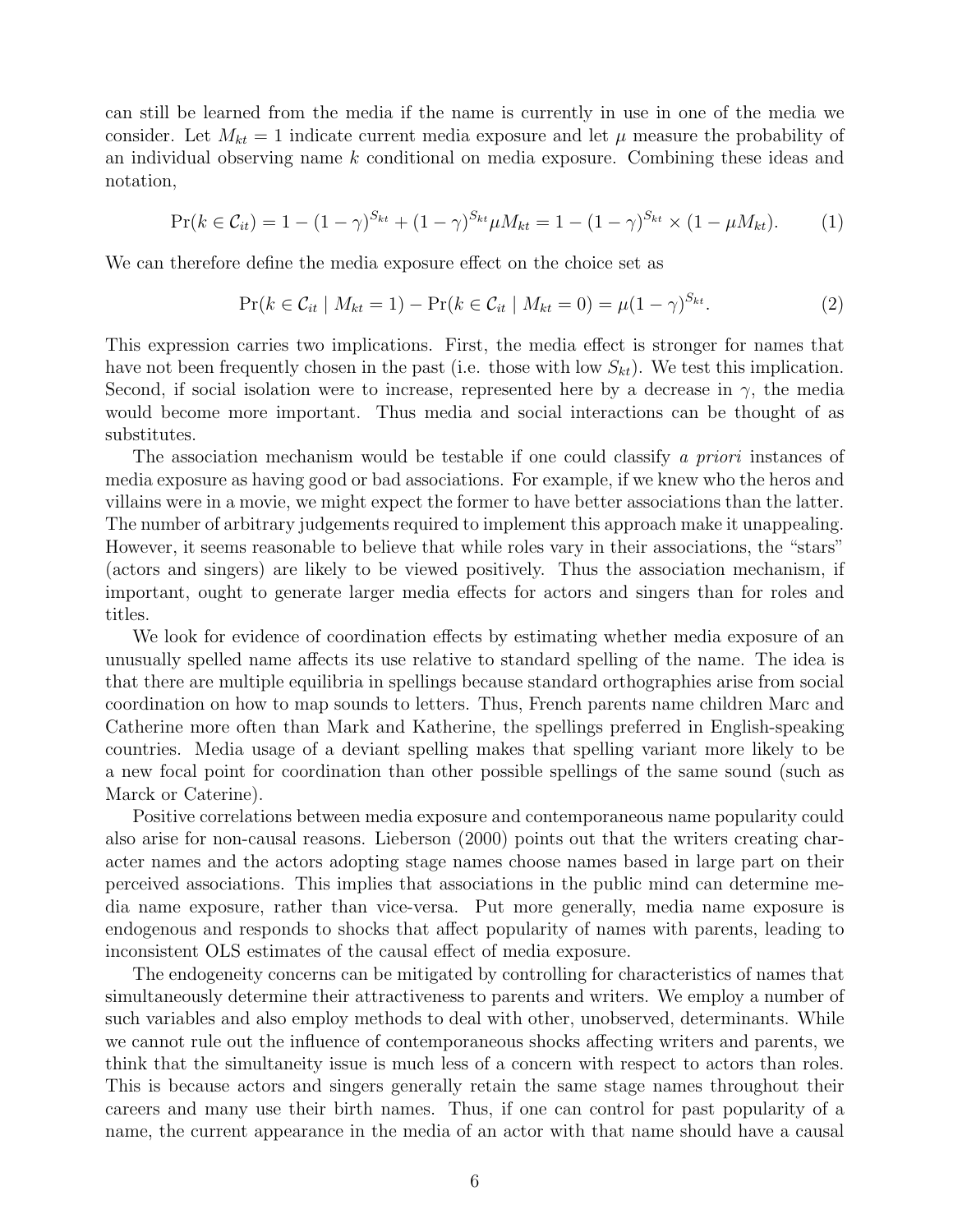effect on parent choices. The simultaneity bias therefore predicts that role names should have larger estimated coefficients than actor names (after controlling for name-specific fixed effects).

How might foreign media differ from domestic media? First, foreign media are more likely to introduce unfamiliar names. While both domestic and foreign screen writers can invent or re-invent new character names, the actors in domestic productions are much more likely to have traditional French names. Second, foreign names may be difficult to pronounce or may otherwise conflict with domestic naming conventions. Our empirical model will introduce some controls designed to capture past usage of a name and current naming conventions. Third, if authors choose names for their characters based on current popularity, they should do so based on the frequency of a name in their domestic market. With foreign media, therefore, the simultaneity bias between writer and parent name choices is expected to be of minimal importance.

## <span id="page-7-0"></span>4 Media-name anecdotes

Casual empiricism often attributes name popularity to the influence of mass media. Here we consider a number of anecdotes, many of them recounted to us by multiple sources, that sustain the conventional wisdom that media matter a great deal for names. Many French people attribute the popularity of the name "Thierry" to the popularity of the show Thierry la Fronde mentioned above. As shown in Figure [3,](#page-8-1) the name peaked in popularity while the show was being broadcast (on the sole French station at the time, ORTF). The figure makes it clear that Thierry became a popular name well before the TV show was broadcast. Moreover, it points to the endogeneity of actor and singer names. The tick marks on the bottom of the figure show years in which we observe a Thierry performing in one of the three media. Given the popularity of Thierry as a baby name in the 1960s, it is not surprising that actors with that name become common in the 1990s. This type of feedback occurs with long lags (except when actors adopt "stage names"). On the other hand, there can be immediate feedback from a name being selected by current parents for their children to the name being seen as appealing for script-writers.

Movie stars may enhance the popularity of a name by associating it with good looks or other desired traits. At first glance, there seem to be many supporting examples in France. Brigitte was the number one name in 1959 (ending Marie's reign of at least 58 years), three years after the release of And God Created Woman starring Brigitte Bardot. Catherine became the number one name in the same year, 1960, as actress Catherine Deneuve appeared in her first leading role (Les Portes Claquent). Kevin was the number one name for French boys in 1990, the same year as Kevin Costner directed and starred in the Oscar-winning Dances With Wolves.

The problem with all these examples is that the names in question were already quite popular in France before the actors in question had released any movies. Lieberson (2000, Chapter 8) discusses this phenomenon, which he calls "riding the wave," using a variety of examples from the United States. French sociologists Besnard and Desplanques (2004) refer to the phenomenon as the "illusions of coincidences," although they do not hesitate to blame American TV shows for spreading undesirable naming practices (pages 46–49).

Figure [4](#page-9-0) considers the influence of an American television show that was very popular in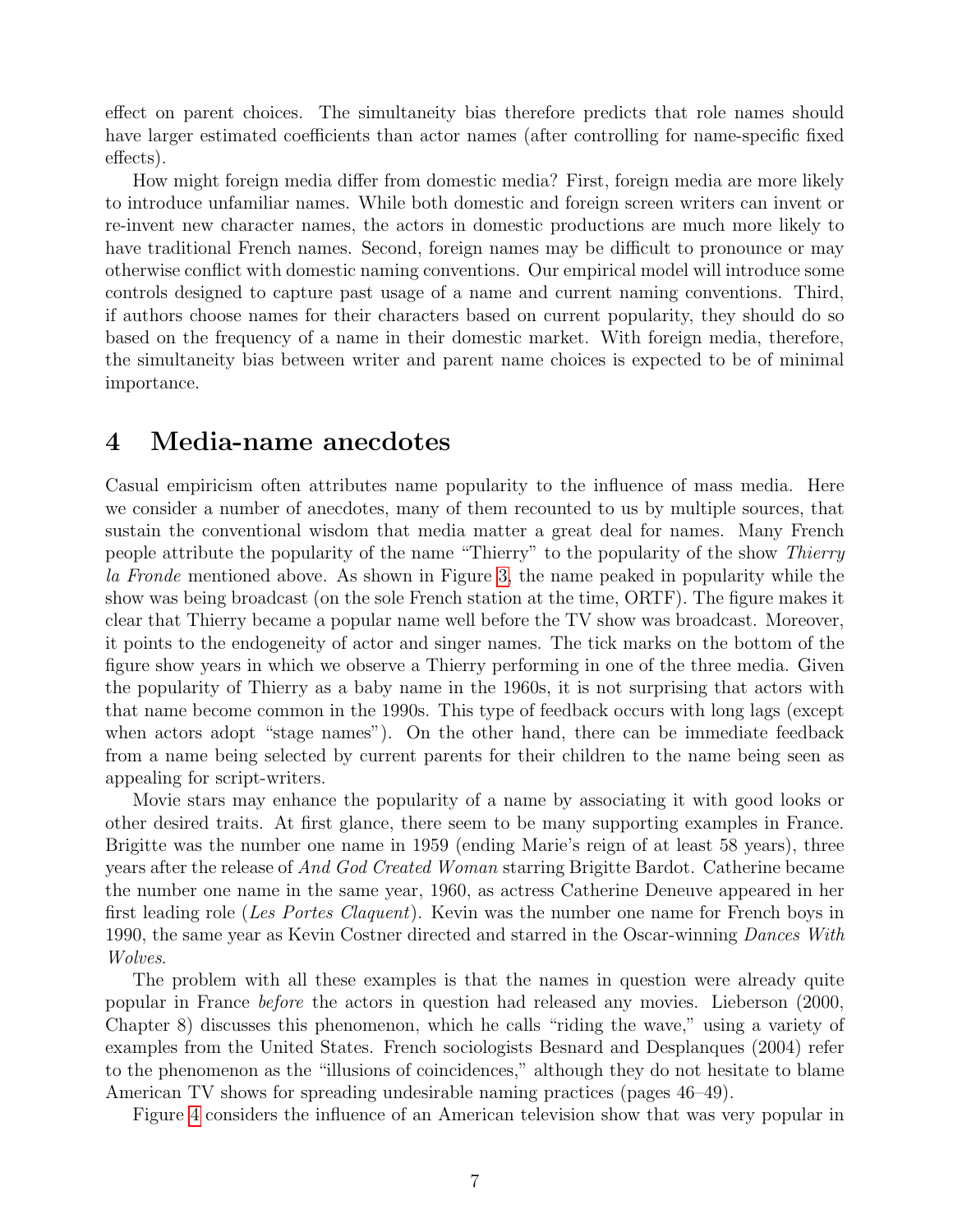

<span id="page-8-1"></span>Figure 3: The rise and fall of "Thierry"

France, *Beverly Hills 90210*. This show ran in the US from 1990–2000. Of the four main characters, Brandon, Brenda, and Dylan rose in popularity immediately after the show was released in France in 1993. In contrast, the frequency of Kelly hardly changed. Kelly had already grown before—part of her rise seems attributable to the release of an earlier show, Santa Barbara, in 1985. Names such as Brandon or Dylan sound very American to French ears and have been typical examples presented by people arguing that the influence of foreign media on French culture was becoming excessive.[10](#page-8-2) Indeed Dylan, climbed up to 6th position in 1996.

We find these illustrations of the possibility of media-enhanced name diffusion intriguing but hardly convincing. Even if a media figure were found that appeared with exactly the right timing to explain the surge in some name's popularity, this could arise because of non-random selection, or "data-mining."

### <span id="page-8-0"></span>5 Regression analysis

In order to move away from cases selected *ex post* based on stories of name growth, we build a data set of performer and character names appearing on the most successful movies, TV shows, and popular songs in France. We then regress the popularity of name  $k$  in year  $t$  on

<span id="page-8-2"></span><sup>&</sup>lt;sup>10</sup>These names were rising just after American-sounding "Kevin" became the number one name in France. Although French people tend to view these names as American, Dylan, Kelly, and Kevin are actually traditional Welsh and Irish names.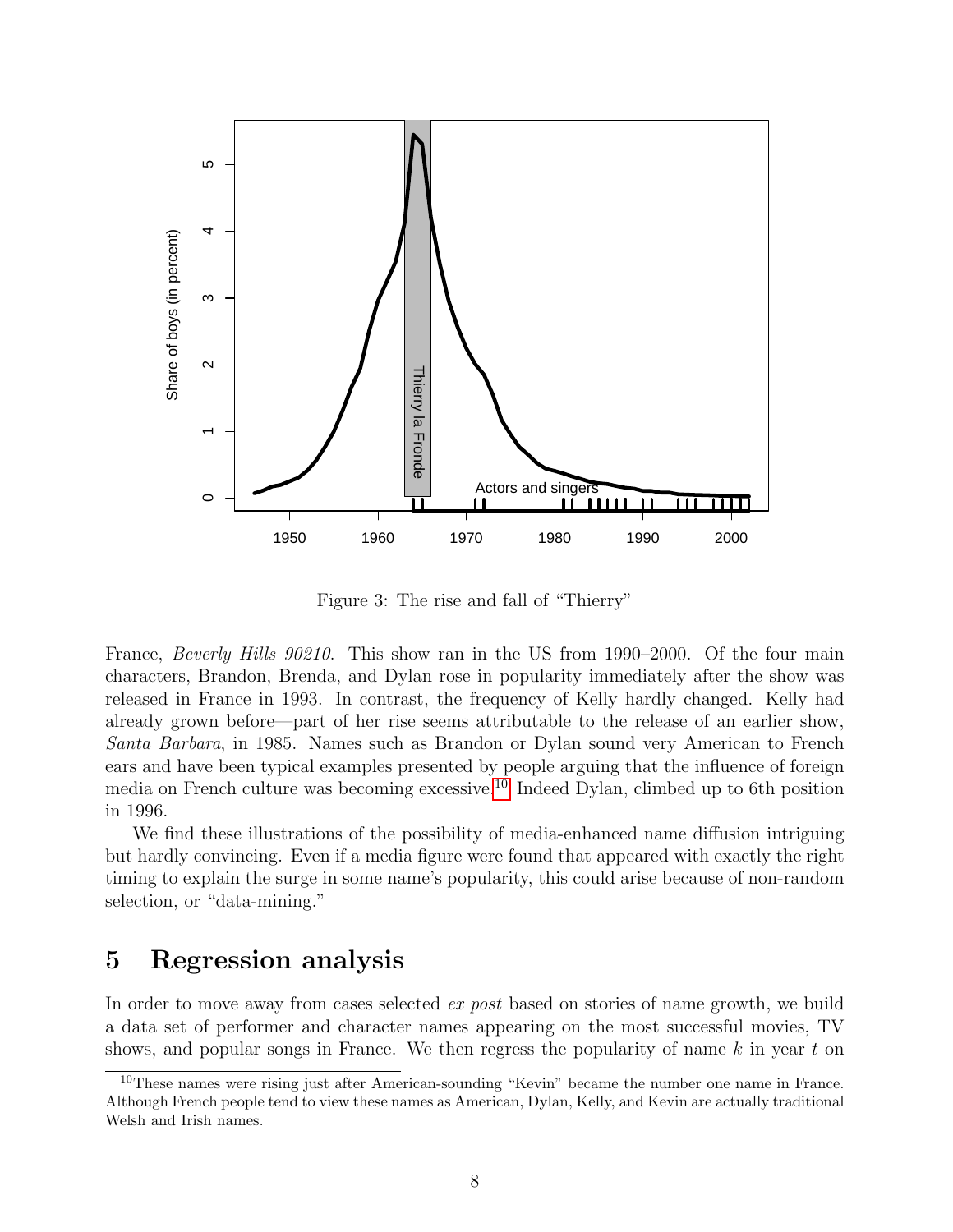

<span id="page-9-0"></span>Figure 4: The rise names originating in the TV show "Beverly Hills, 90210"

the media exposure variables and a set of controls to capture non-media influences on name choice.

### <span id="page-9-2"></span>5.1 Specification

Theory provides little guidance on specification. However, we know that there are some observed characteristics of names that could simultaneously influence the names chosen by parents and the names chosen by performers and writers. We introduce these controls in three sets and show how they affect the estimated impact of media. Naturally, there should also be an error term, denoted  $\epsilon_{kt}$ , and we use different econometric methods to account for unobserved heterogeneity in the attractiveness of names to parents. Because the distribution of name-frequency is highly skewed, our specification uses the logged number of babies given each name as the dependent variable:

$$
\ln n_{kt} = \mu \textbf{Media}_{kt} + \textbf{Controls}_{kt} + \epsilon_{kt},\tag{3}
$$

where  $n_{kt}$  is the number of births of name k in year t, and **Media**<sub>kt</sub> comprises several timevarying indicators of names in 180 major movies, 927 broadcast TV shows, and 4845 popular songs.<sup>[11](#page-9-1)</sup>We consider the names of the actors and roles for the top three roles in each show or movie. Thus, in principal there could be up to  $6 \times 180 = 1080$  names in movies and

<span id="page-9-1"></span> $11$ In unreported regressions we allowed media exposure of name k to affect the number of children named  $k'$  for names pronounced the same in French. The results were similar but with generally lower media effects.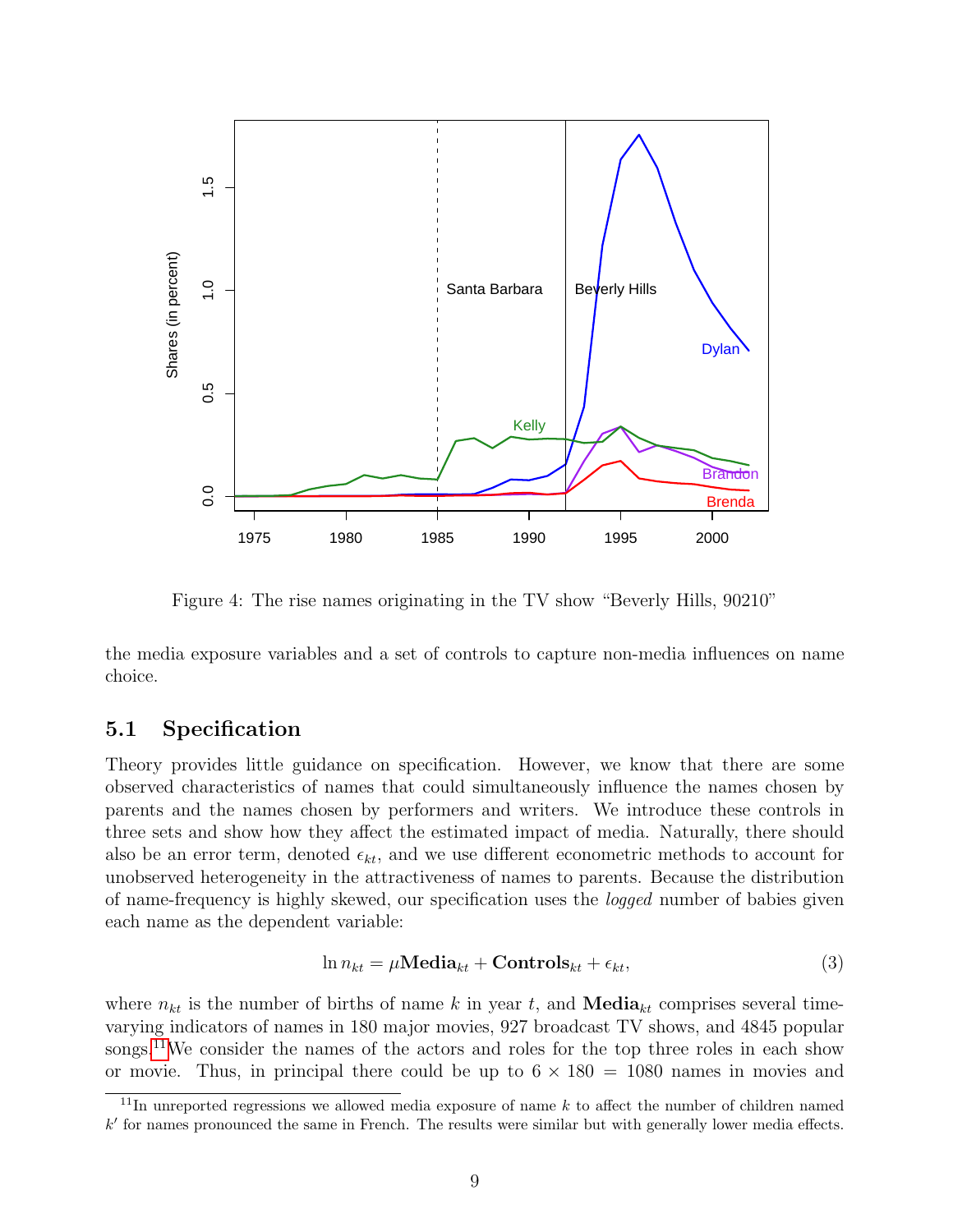<span id="page-10-0"></span>Table 1: Definition of variables

| variable              | definition                                                                       |
|-----------------------|----------------------------------------------------------------------------------|
| $n_{kt}$              | number of year $t$ births given name $k$                                         |
| $male_k$              | $= 1$ if the $n_{kt}$ births were boys                                           |
| $Saint_k$             | $= 1$ if name k is the French spelling of a Saint name                           |
| $Regime_{t}$          | indicators for 1955–1965, 1966–1992, 1993–2002 regulations                       |
| $Deviant_k$           | $= 1$ if name k is not the most common spelling                                  |
| $S_{kt}$              | cumulative number given name k before year $t (= \sum_{\tau=0}^{t-1} n_{k\tau})$ |
| $\mathrm{age}_{kt}$   | expected "age" of name $k$ in year $t$ (see text)                                |
| $L_k$                 | length (# of letters) of name $k$                                                |
|                       | $#$ of same-ending (e.g. "ine") names excl. name k                               |
| $n_{kt}^E\\ n_{kt}^R$ | $#$ of same-root (e.g. "Catherine") names excl. name k                           |

 $6 \times 927 = 5562$  names on TV. In practice, names often make repeat appearances and a few shows had less than three characters. Movies contributed 581 distinct names while TV shows contributed 1802. The movie exposure dummies equal one in the year the movie was released in France. The "TV Show" dummies turn on for the estimated duration of the show (see appendix). The song dummies equal one in a given year if the name appears as a word in a Top 100 song title that year or as part of the performer's name. Performers contributed 866 distinct names, but of course there are many repeat appearances. Performer names appear 26–91 times per year (the performers of the other songs did not have a recognizable name) for a total of 3080 name appearances. Pop song titles contributed a total of 485 distinct names. There were 1022 name appearances in titles since 1955, ranging from 4 to 36 per year.

The controls variables are specified in the following equation, with definitions of variables provided in Table [1:](#page-10-0)

$$
\text{Controls}_{kt} \equiv \underbrace{a(t) + \beta_0 \text{male}_k}_{\text{Base}} + \underbrace{\theta[\text{Saint}_k \times \text{Regime}_t] + \delta[\text{Deviant}_k \times \text{Regime}_t]}_{\text{Rules}}
$$
\n
$$
+ \underbrace{\beta_1 \ln(1 + S_{kt}) + \beta_2 \text{age}_{kt} + \beta_3 \text{age}_{kt}^2 + \beta_4 \mid L_k - \bar{L}_{t-1} \mid + \beta_5 \ln(1 + n_{k,t-1}^E) + \beta_6 \ln(1 + n_{k,t-1}^R)}
$$
\n
$$
\text{Attributes}
$$

All estimated specifications include the "base" controls. The  $a(t)$  function captures aggregate influences on the mean frequency of names, such as  $n_t$ , the total number of children born each year. In most specifications  $a(t)$  is estimated with year dummies. The variable male<sub>k</sub> (which equals one if the observation is for a name given to a boy) controls for differences between the sexes in expected log frequency.<sup>[12](#page-10-1)</sup>

Our framework for thinking about name choices comprises two separate sets of controls: "rules," reflecting the laws governing name choice, and "attributes," reflecting determinants of name popularity drawn mainly from the work of Lieberson (2000). Rules about acceptable names for French children were quite strict at the beginning of our sample period, before they were relaxed in 1966, and almost totally removed in 1993. We therefore define three

<span id="page-10-1"></span> $12$ We began by estimating the equations for boys and girls separately but this doubles the number of coefficients to report and comment upon and did not appear to reveal interesting differences in the name selection process.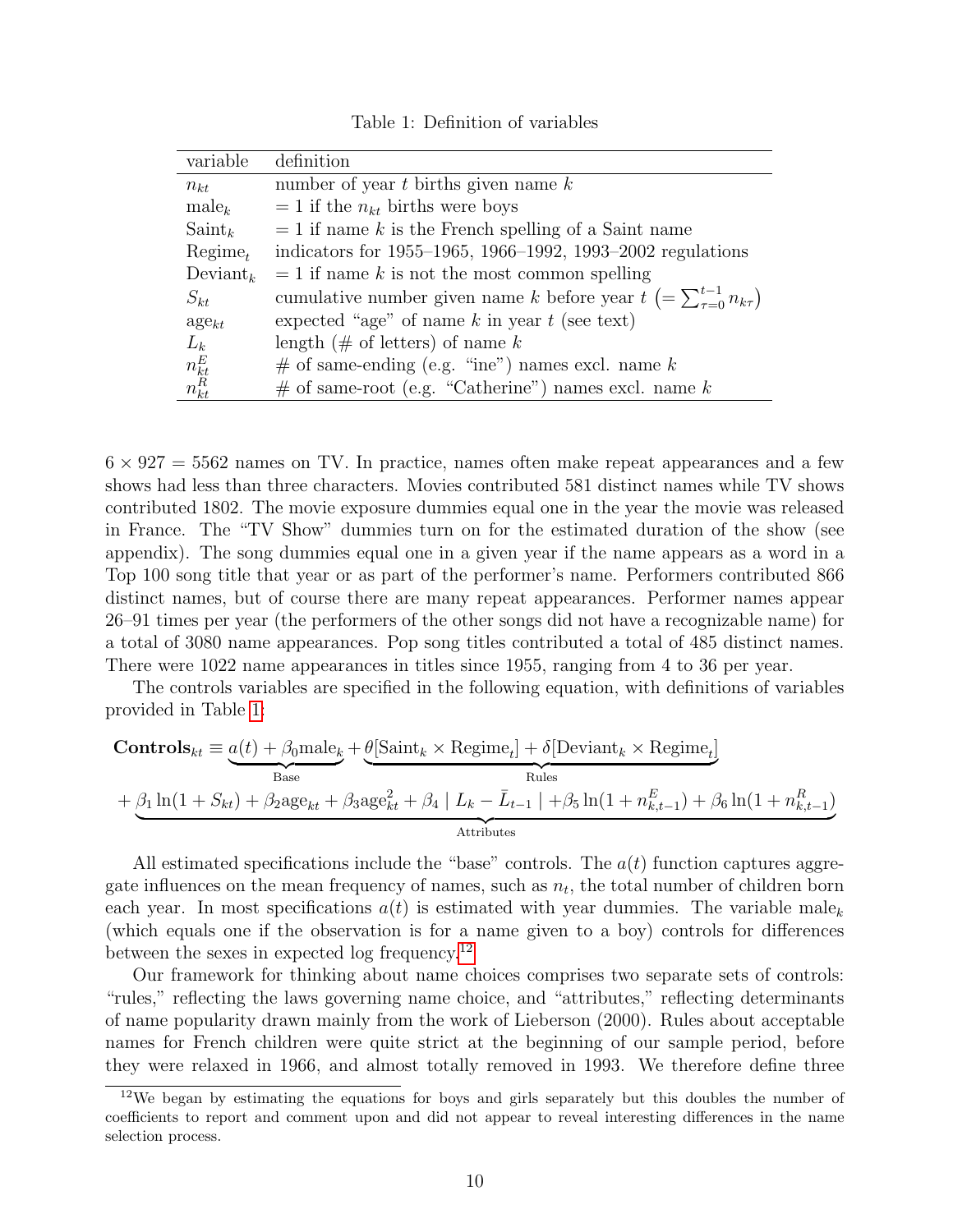Regime<sub>t</sub> dummy variables to account for those changes over time, and interact ruling regimes with two of the main features of this regulation: whether the name is a Saint's name and whether the name is a deviant spelling. We have argued that Saint names are a good way to identify traditional French names. Such "domestic" names were protected by regulation prior to 1993. To the extent that regulations were binding, we expect declines in the coefficients for the saint-law interactions after 1966 and particularly after 1993. We also expect rises in the deviant spellings following deregulation.

The second set of determinants of name popularity relates to the familiarity and attractiveness of that name as seen by parents (not regulators). As described in Section [3,](#page-5-0) parental awareness of name  $k$  is likely to be increasing (at a decreasing rate) in the stock of individuals given that name in the past. We calculate  $S_{kt}$  by summing over all births from 1900 to the year  $t^{13}$  $t^{13}$  $t^{13}$  The awareness effect implies that names given in the past will remain in use, and hence  $\hat{\beta}_1 > 0$ .

The stocks indicate the overall popularity of the name prior to the year of birth but they do not say when the name was popular. The notion of fashion involves a taste for things that are "current." By selecting against things that were popular in the past, parents signal that they are not "old-fashioned." We formalize this by assuming that the parents wish to avoid names that are statistically linked to age. The probability that a child named  $k$  was born in any year t is given by  $\text{Prob}(t | k) = [\text{Prob}(k | t) \cdot \text{Prob}(t)] / [\text{Prob}(k)] = n_{kt}/n_k$ . Let  $\hat{b}_{kt}$  denote the expected birth-year of a baby born with name k based on the distribution of name-frequencies observed up until time t.

$$
\hat{b}_{kt} = \sum_{\tau=0}^{t} \tau \cdot \text{Prob}(\tau | k).
$$

The age signaled by a name k at the end of year t is  $\text{age}_{kt} = t-\hat{b}_{kt} + .5$ , the difference between the current year and the estimated birth year, plus 0.5 if births are distributed evenly over the year. For example in 1962, the expected birth year of someone named Thierry would be 1958. The "age" signalled by the name would be 4 years. Four decades later, naming a baby "Thierry" signals an age of 37. According to our measure, names that signal "youth" in 2002 include "Neo" (age  $= 1.1$ , first appeared in 2000) and "Elijah" (age  $= 2.5$ , first appeared in 1995).<sup>[14](#page-11-1)</sup> We expect "older" names to be avoided, and hence  $\hat{\beta}_2 < 0$ . However, as a name becomes very old, it seems possible that it could return to popularity. This sometimes happens in other areas of fashion.<sup>[15](#page-11-2)</sup> To allow for this possibility, for which there is some anecdotal support, we include age squared and expect a positive coefficient  $(\hat{\beta}_3 > 0)$ .

The third aspect of naming is a desire to conform with existing fashions. We consider three name attributes emphasized by the French (Besnard and Desplanques, 2004) and American (Lieberson, 2000) sociologists who have studied names: length, endings, and roots. Figures [5,](#page-13-0) [6,](#page-13-1) and [7](#page-14-0) illustrate the variation in the popularity of long names, common female name endings,

<span id="page-11-0"></span><sup>&</sup>lt;sup>13</sup>We thereby ignore (due to lack of data) deaths and the truncation induced by the start year. Our regressions start in 1955 which should mitigate the truncation problem. Furthermore, even dead individuals could influence current names.

<span id="page-11-1"></span><sup>&</sup>lt;sup>14</sup>These names were not chosen at random. Neo was a character in the 1999 release *The Matrix* and Elijah Woods played Frodo in December 2001's Fellowship of the Ring. Neither name was very popular in France, being chosen for only 91 and 42 boys in 2002, respectively.

<span id="page-11-2"></span><sup>15</sup>See Lieberson's (2000) discussion of the dimensions of women's dresses.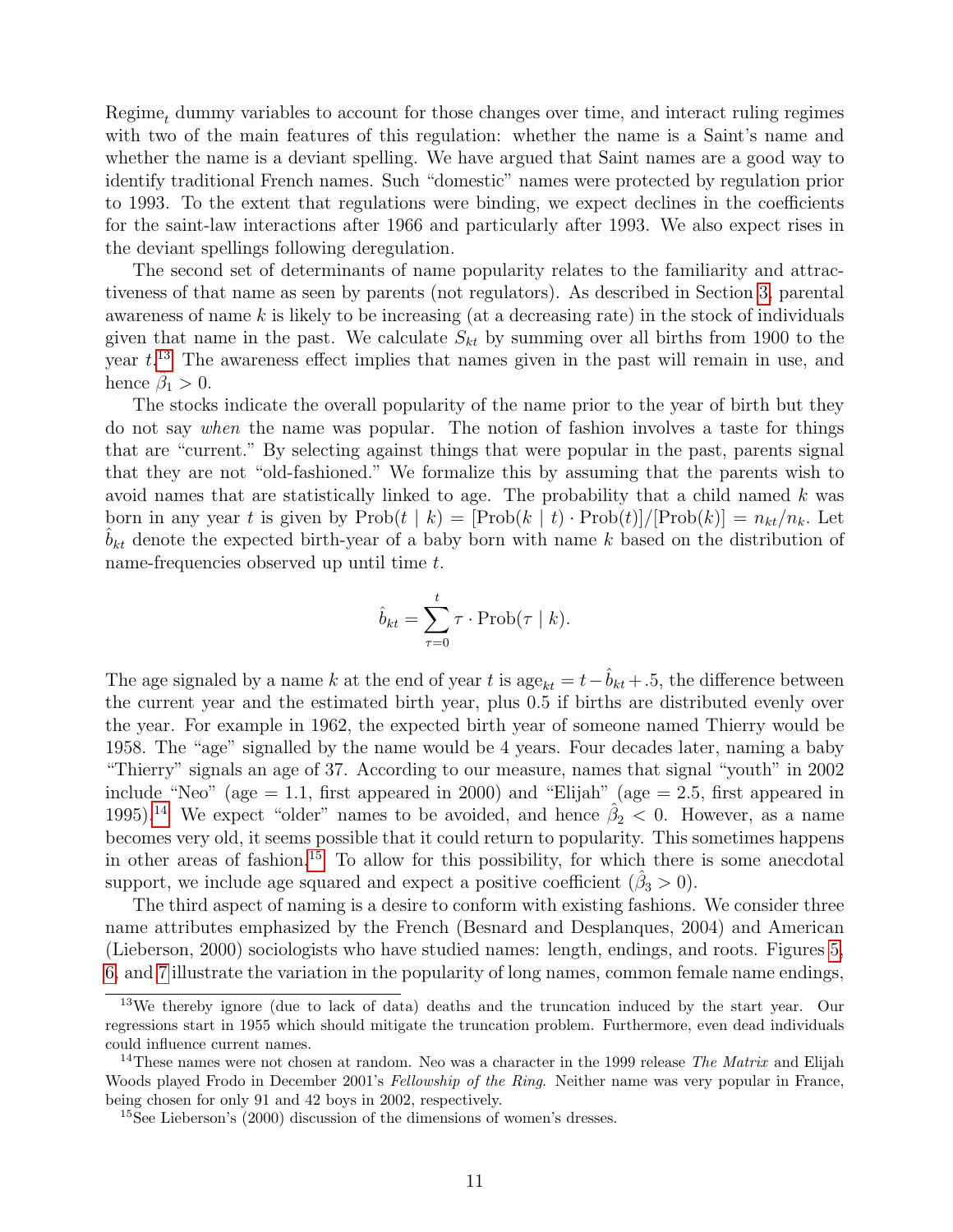and the popularity of names derived from "Catherine." These figures give prima facie support for the notion of waves of fashionability for certain aspects of names.

Recently the top names in France have tended to have a small number of letters (Lea and Emma for girls, Lucas and Theo for boys). As shown in Figure [5,](#page-13-0) this has not always been the case. At the beginning of the century short names like "Jean" and "Marie" were common. After 1925, there was a sustained period of name-lengthening for both sexes. Partly this occurred because of the rise in use of compound names (e.g. Jean-Jacques).[16](#page-12-0) The figure shows that even when removing hyphenated names, average name length (weighted by number of children given each name) rose and fell during the century. We hypothesize that parents avoid names with lengths,  $L_k$ , that deviate from the weighted mean length the previous year,  $\bar{L}_{t-1}$ . Thus we expect  $\hat{\beta}_4 < 0$ .

The attractiveness of a name to parents also seems to depend on the sound of its ending. Figure [6](#page-13-1) shows variation in popularity of girl names with the standard French "feminized" endings: "ette," "elle," "ie," "ine," and "a." Collectively these endings have accounted for 44%-67% of all girls. In 2002, 53% of girls received one of the five. There have been great swings in their relative popularity. The most notable patterns are the rise and fall of "ette" in the first half of the century and the recent rise in "a," displacing all the other endings. It is interesting to note that "ette" is typically French whereas the "a" ending is common in most Latin-based languages and has also risen steadily since 1900 in England and the United States (Lieberson, 2000, 99–101). We coded 574 different name endings (see Appendix for details) used in boy and girl names. Let  $n_k^E$  denote the number of children given names with the same ending as name  $k$ —other than name k itself. We lag by one year, add one, and take logs to create our explanatory variable. The desire to conform to conventional practices in name endings should lead to  $\hat{\beta}_5 > 0$ .

In 2002, girls received 4786 different names, excluding the 6% of girls given "rare" names. An additional 6378 girl names were used in prior years but had become "rare" in 2002 (The corresponding figures for boys are 4209 and 5178). Most names (78% for girls and 71% for boys) are variants of roots (classified by Jouniaux, 2001) that generated at least 2 names. The root Catherine contributed 119 variants, with as many as 56 in use at one time. Figure [7](#page-14-0) plots the frequency of the root and its three most popular variants in 2002 (Cathy, Katia, and Kathleen). The dashed black line shows the collective popularity of the root and all its variants. Interestingly, two variants end up slightly more popular than the root in 2002.

To test whether the popularity of the root contributes to the popularity of a name, we sum up the numbers of all names that share the same root as name  $k$ —other than k itself—and call it  $n_{kt}^R$ . While our initial intent was to capture common taste for all variants of a name, and hence expected  $\hat{\beta}_6 > 0$ , the case of "Catherine" suggests a possible pattern of displacement of incumbent names by "knock-off" entrants.

Our set of controls captures the main variables cited by sociologists who have studied naming as well as the particular influences of French regulation. Nevertheless, it would be naive to imagine that any set of measured controls would fully capture the heterogeneity in the appeal names have for parents. This is important due to the endogeneity of media names. Hence we use two main econometric methods to account for this heterogeneity. The first is to estimate our model with name-specific fixed effects. The second is to use five lags of name frequency. We refer to the specifications that used fixed effects and autoregressive terms as

<span id="page-12-0"></span><sup>&</sup>lt;sup>16</sup>The rise itself may be overstated. Prior to 1945, Besnard and Desplangues (2004) report that INSEE was not very accurate in keeping track of compound names, and many "Jean-XXX" were recorded as just "Jean."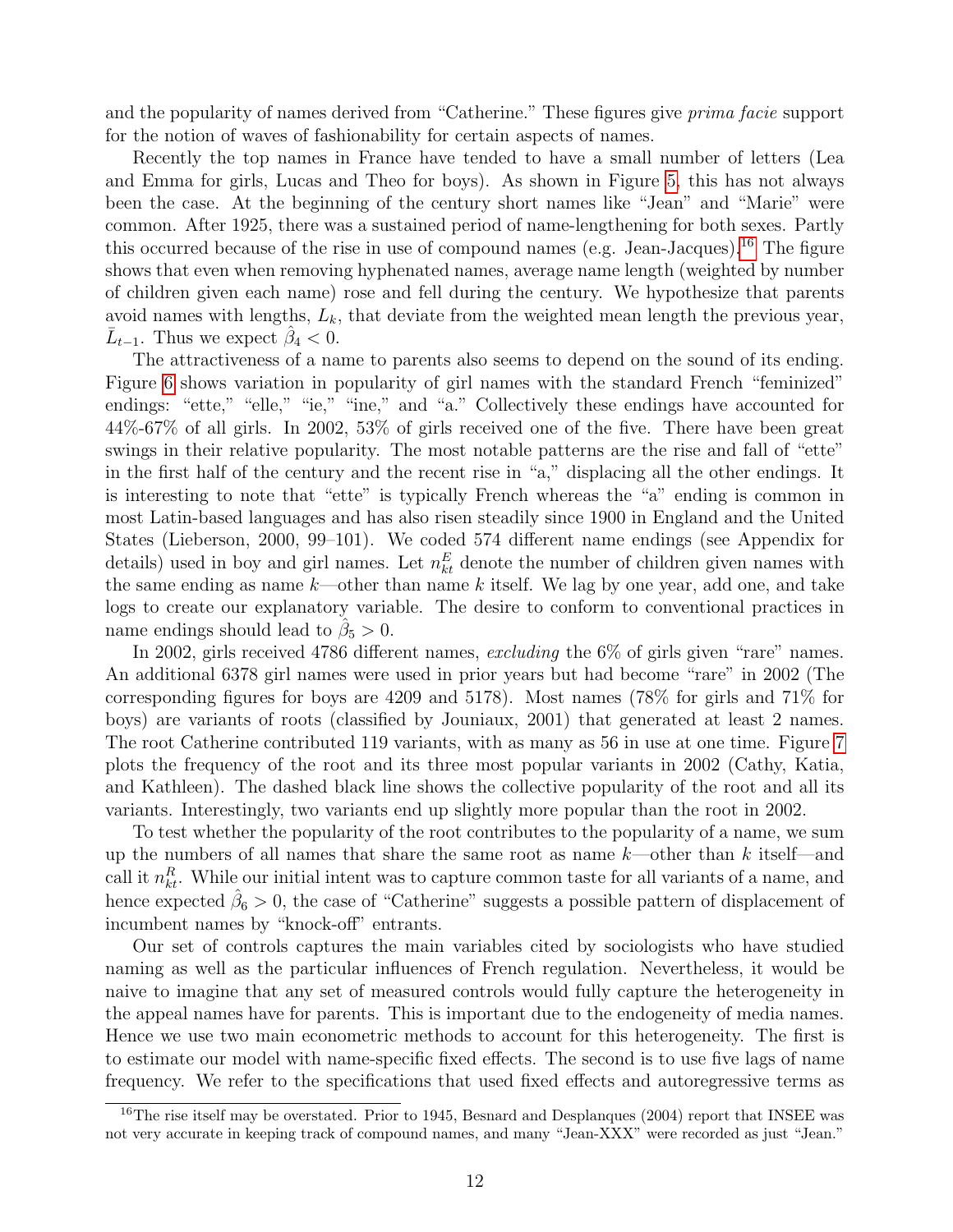

<span id="page-13-0"></span>Figure 5: The rise and fall in the length of names



<span id="page-13-1"></span>Figure 6: Fluctuations in the most common "feminine" name endings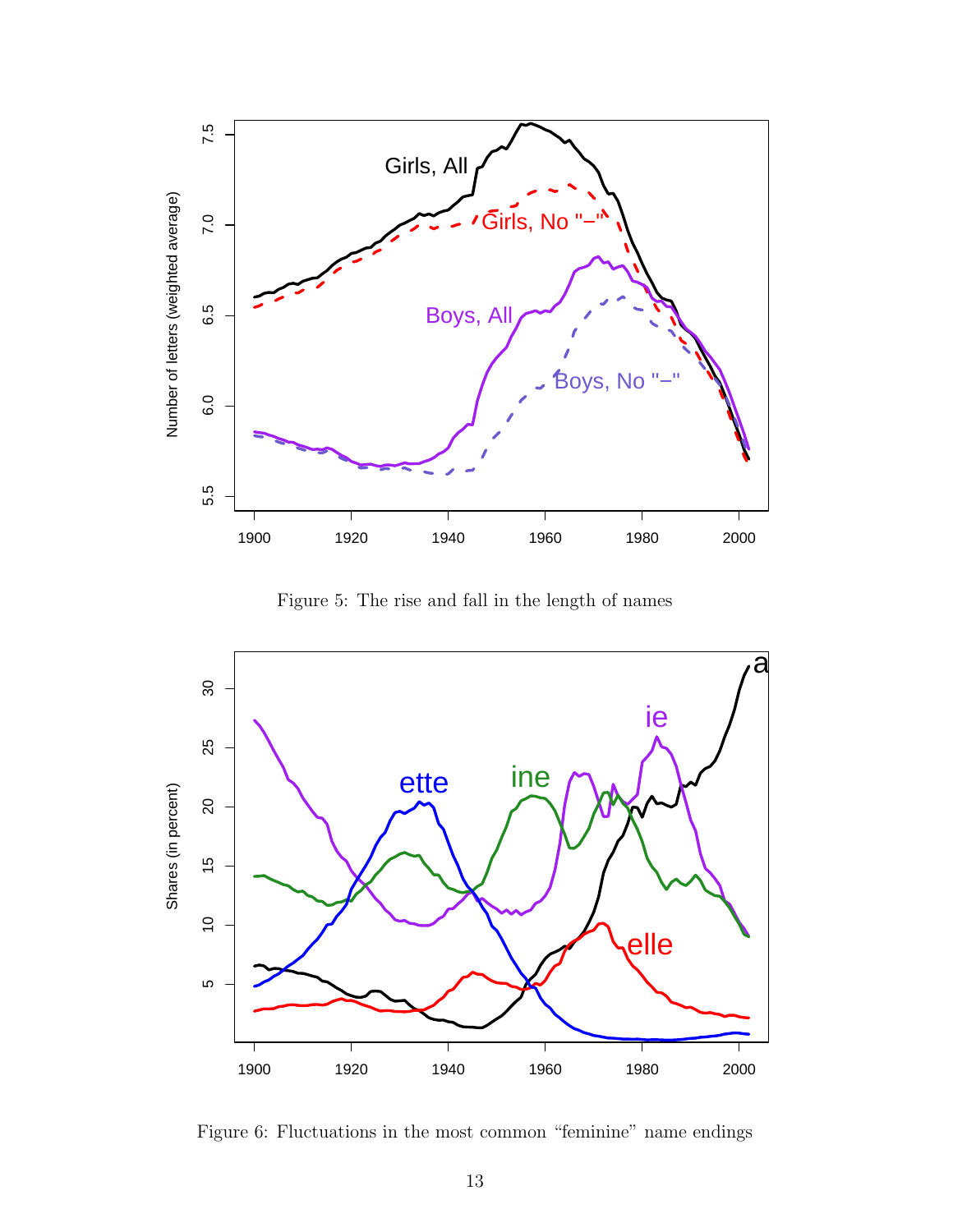

<span id="page-14-0"></span>Figure 7: Selected variants of the name Catherine

"FE" and "AR," respectively.

Before moving to regressions, we provide some descriptive statistics on media and nonmedia names. Table [2](#page-15-0) shows attributes of names appearing in movies, TV shows and songs, compared to a control group of names that did not appear in the media. We see that "media names" are distinct in a number of ways. First, media names are older than non-media names, and French media names are more dated than foreign ones. Foreign media are therefore more likely to introduce new alternatives in the choice set, which will raise their impact (as will be seen later). Foreign media names are also characterized by lower stocks, and considerably lower levels of saintliness than French media names. This points to a possible role for non-French media in introducing new names and displacing traditional ones.

The fact that media names are more dated, less rare, and more saintly, than non-media names might arise from two effects. First, performers reach media at an age where the stock of their name has had time to establish itself, and their name distribution quite naturally reflects the set of names that were popular 20 or more years ago. A second mechanism comes from reverse causation. Script and song writers may want to look for currently popular names for their characters, in order to improve the first impression made on the public. Table [2](#page-15-0) shows that at the time a role or title name appears in the media, it is much more common (high  $S_{kt}$ ) and currently popular (high  $n_{kt}$ ) than the names given to the performers. Foreign script and song writers do not appear to respond to the French popularity of names, as can be seen from the much lower differences in stocks and numbers in the rows labeled "N."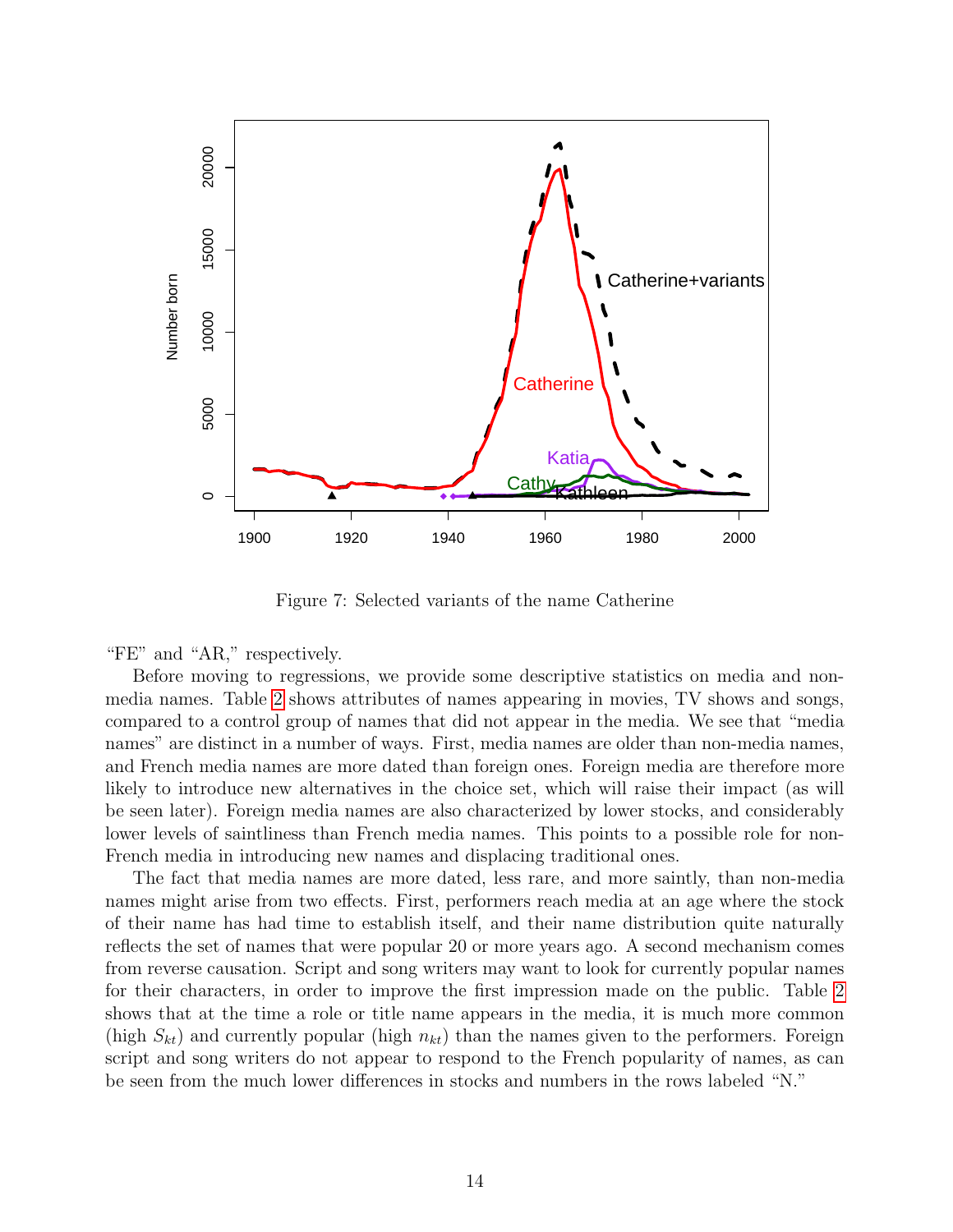|                      | French | non-media | <b>Movies</b> |        | TV Shows |        | Songs  |         |
|----------------------|--------|-----------|---------------|--------|----------|--------|--------|---------|
|                      |        |           | actor         | role   | actor    | role   | singer | title   |
| age                  | Y      | 14.13     | 33.25         | 26.85  | 36.32    | 30.68  | 26.68  | 21.86   |
| (years)              | N      |           | 17.21         | 17.15  | 20.72    | 19.9   | 16.01  | 15.27   |
| Saint                | Υ      | 17%       | 63%           | 59%    | 74%      | 70%    | 41\%   | 53%     |
| $(\%)$               | N      |           | 29%           | 28\%   | 27\%     | 19%    | 14\%   | 19%     |
| stock $(S_{kt})$     | Y      | 5.63      | 91.62         | 198.55 | 132.57   | 177.11 | 37.84  | 96.05   |
| (1000s)              | N      |           | 29.31         | 20.7   | 24.08    | 28.11  | 7.4    | 25.24   |
| number<br>$(n_{kt})$ | Υ      | 28295.73  | 297.45        | 462.42 | 988.5    | 1304.5 | 142.35 | 1719.63 |
| (1000s)              | N      |           | 52.5          | 67.16  | 835.87   | 995.48 | 27.49  | 167.75  |

<span id="page-15-0"></span>Table 2: Media and non-media name attributes: 1955–2002

Note: Section [5.1](#page-9-2) provides definitions of age, saint, and stocks.

#### 5.2 Results

Table [3](#page-16-0) shows the results for movies, television, and songs in five different specifications. We start with what can be called the "naive" model in which name popularity only depends on the base controls (gender and the year dummy variables) and media exposure variables. Then we add further controls, starting with the co-variates for rules and then the ones for attributes.

Specification (1) shows that the media effect on names is not just a matter of anecdotes and data-mining. Names that are currently exposed on TV, at the cinema or on the radio are systematically more popular than other names. The coefficients are uniformly positive and often quite large. To take the largest effect, the number of babies named k increases by  $619\%$  $(= 100 \times (1.972) - 1)$ , when an performer with name k has a hit song. The other effects of roles and actors on TV and in the movies are of the same order of magnitude. Names appearing in titles of popular songs have smaller coefficients—but they still correspond to large popularity multiples.

Specification (2) shows that the first set of controls (the rules imposed on the choice process by the French administration) lower the estimated coefficients of the media variables by a little more than one standard error. Much more substantial decreases follow in Specifications (3), (4), and (5) which use the complete set of controls. The results for the rules and attributes controls are shown in Table [4](#page-18-0) but we will delay discussion of them until all specifications of Table [3](#page-16-0) have been introduced. In column (3), it appears that none of the actor variables remain significant in a positive direction. The role variables retain some positive influence but they are an order of magnitude smaller than the coefficients from the first two columns. The same pattern of dramatically reduced estimates of the influence of the media holds true for songs, the fall being especially strong for performers. This suggests that endogeneity is an important issue in the naive regression. The media-person (actors and singers) effect arises in the naive specification because the names parents (or the performers themselves—in the case of pseudonyms) liked at the time remain popular with current parents.

Specifications (1) to (3) pool *between* variation (names that are and are not exposed in a given year) with within variation (the difference in a given name's popularity during the years when it is media-exposed). As a first method to account for heterogeneity in the appeal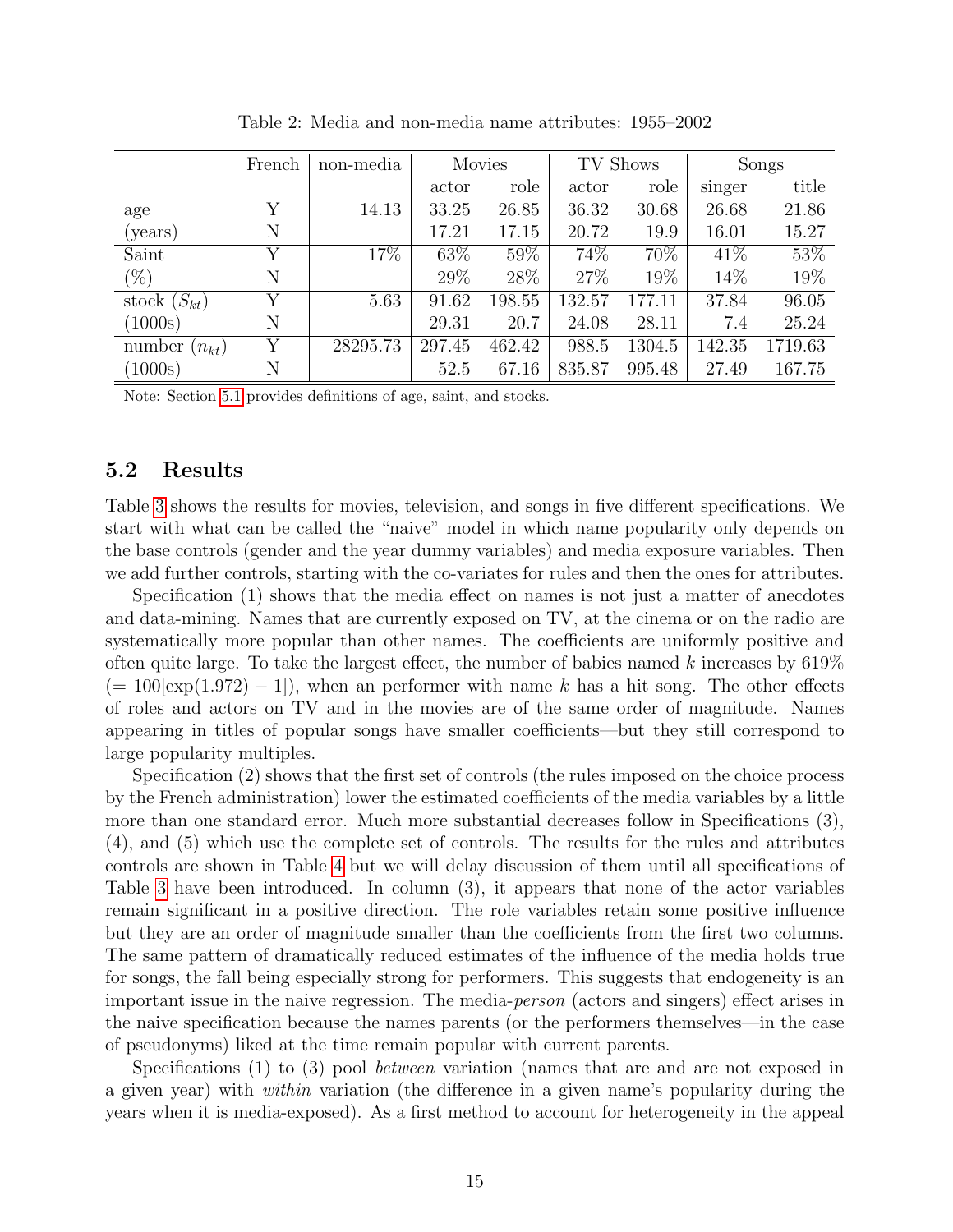|                                            | Dependent Variable: $\ln n_{kt}$ |                 |                  |              |           |  |  |  |
|--------------------------------------------|----------------------------------|-----------------|------------------|--------------|-----------|--|--|--|
| Specification:                             | (1)                              | (2)             | (3)              | (4)          | (5)       |  |  |  |
| Heterogeneity:                             | none                             | none            | none             | FE.          | ΑR        |  |  |  |
| Controls <sup><math>\dagger</math></sup> : | Base                             | Rules           | Rules+Attributes |              |           |  |  |  |
| Movie: actor                               | $1.723^a$                        | $1.488^a$       | 0.067            | $-0.001$     | $0.025^b$ |  |  |  |
|                                            | (0.143)                          | (0.132)         | (0.091)          | (0.056)      | (0.011)   |  |  |  |
| Movie: role                                | $1.607^a$                        | $1.324^a$       | $0.253^a$        | $0.118^{b}$  | $0.051^a$ |  |  |  |
|                                            | (0.178)                          | (0.166)         | (0.084)          | (0.051)      | (0.014)   |  |  |  |
| TV Show: actor                             | $1.716^a$                        | $1.510^a$       | 0.073            | $-0.081^{b}$ | 0.009     |  |  |  |
|                                            | (0.096)                          | (0.087)         | (0.058)          | (0.037)      | (0.006)   |  |  |  |
| TV Show: role                              | $1.604^a$                        | $1.369^a$       | $0.346^a$        | 0.043        | $0.039^a$ |  |  |  |
|                                            | (0.095)                          | (0.089)         | (0.051)          | (0.033)      | (0.007)   |  |  |  |
| Song: performer                            | $1.972^a$                        | $1.741^{\circ}$ | $0.292^a$        | $0.160^a$    | $0.047^a$ |  |  |  |
|                                            | (0.123)                          | (0.109)         | (0.052)          | (0.038)      | (0.009)   |  |  |  |
| Song: title                                | $1.017^a$                        | $0.883^a$       | $0.458^a$        | $0.180^{a}$  | $0.140^a$ |  |  |  |
|                                            | (0.137)                          | (0.123)         | (0.060)          | (0.041)      | (0.023)   |  |  |  |
| $#$ of obs.                                | 269613                           | 269613          | 210499           | 210499       | 150397    |  |  |  |
| $R^2$                                      | 0.08                             | 0.152           | 0.762            | 0.582        | 0.954     |  |  |  |
| RMSE                                       | 1.524                            | 1.464           | 0.799            | 0.543        | 0.357     |  |  |  |

<span id="page-16-0"></span>Table 3: Influence of cinema, TV and songs on French names

Note: Standard errors (name-sex clustered) in parentheses with  $a, b$  and  $c$  respectively denoting significance at the 1%, 5% and 10% levels. AR is autoregressive with 5 lags of the dependent variable. FE uses name-sex fixed effects. The  $\mathbb{R}^2$  in column (4) is for within variation.

<sup>†</sup>: See section [5.1](#page-9-2) for explanation and Table [4](#page-18-0) for estimates.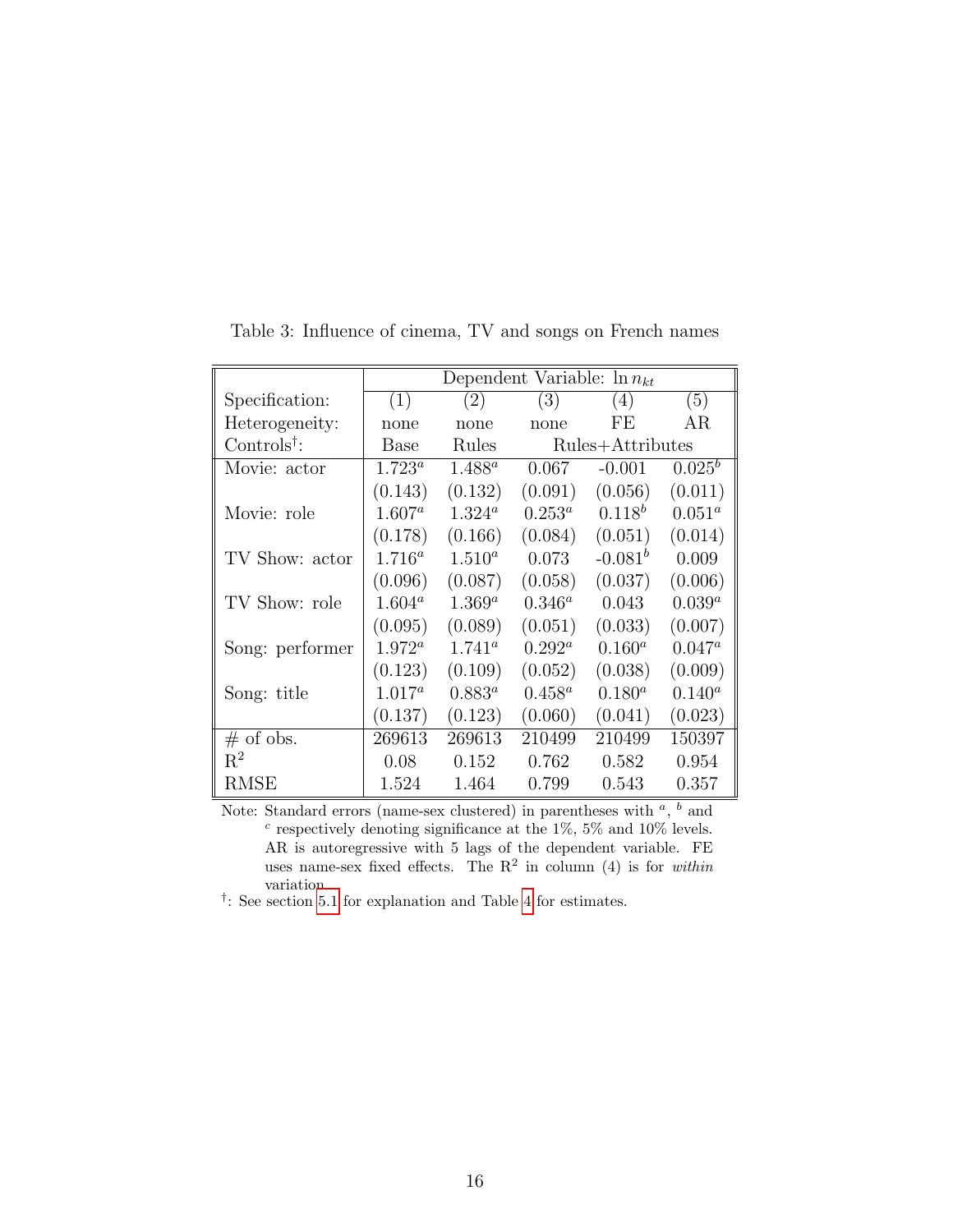of different names, Column (4) estimates the within regression, which in effect adds namesex specific effects (FE) to specification (3). The media coefficients decline further in all cases, with only song-related names and roles in movies remaining positive and statistically significant. Actor on TV even enters negatively.

The fixed effects of column (4) cannot capture one of the most intriguing aspects of names that they seem to exhibit waves of popularity such as we observed in Figure [3.](#page-8-1) The namespecific effect is almost certainly not fixed over the long run. Column (5) incorporates five lags of the dependent variable on the right-hand-side of the regression (instead of the fixed effects). The auto-regressive (AR) specification radically increases the  $R^2$ , even compared to the most complete OLS specification in column  $(3)$ .<sup>[17](#page-17-0)</sup> As for the lags themselves, the first four are positive and the fifth is slightly negative. They sum to one  $(.60 + .32 + .14 + .04 - .04 = 1.06)$ , indicating that shocks to name popularity are extremely persistent. We have also estimated the same model without the lagged dependent variables but with the dependent variable first differenced. The results were so similar to the AR specification that they do not bear reporting separately.

The media effects in specification (5) are somewhat weaker than in the fixed effects specification. This is partly because the AR specification conditions on popularity just prior to the appearance of a name on media. A striking fact arising from inspection of all the media effects over the columns is that adding attributes of the names reduces the coefficients by about one order of magnitude, a movement repeated when adding either fixed effects or auto-regressive terms. Furthermore, names conveyed by music, either through singers or titles, are the only ones to persist in statistical significance at the 1% level over all specifications.

The set of controls subjects some of the sociologists' conjectures on collective behavior to statistical scrutiny, as well as the impact of regulations.<sup>[18](#page-17-1)</sup> Table [4](#page-18-0) begins by presenting the impact of saint and deviant names before and after the reforms in 1966 and 1993. To facilitate comparisons, the specifications employ the same numbering as in Table [3.](#page-16-0) For each specification number, the estimates in both tables come from the same regression.

Specification (4), using within-name variation, provides results that are the most useful. It shows that saint names are  $25\%$  (100[exp( $-.283$ ) $-1$ ]) less popular after the 1993 liberalization than they were pre-1966. Deviant spellings of names are about 8% more popular post-1993 than before the 1966 reform. Those results corroborate the trends shown graphically in Figure [1.](#page-4-0) The rules controls, while robust in their influence, do not contribute much explanatory power to the model (as can be seen from the small  $R^2$  in specification (2).

The results for the six name attributes in specifications  $(3)$ – $(5)$  of Table [4](#page-18-0) reveal that naming practices are not just a random process but exhibit systematic tendencies. The level of popularity of a name depends on the number of people who received that name in the past. One reason for this was discussed in Section [3:](#page-5-0) the more people given a name in the past  $(S_{kt})$ , the more parents will be aware of that name today. The stock variable does not take into account the "vintage" of a name. We find strong support for the hypothesis that names that were popular years ago are now seen as "dated."in specifications (3) and (4). Signalling a name age of one decade (the median) lowers the number of times it will be given by 62%  $(100 \text{exp}(-1.043 + .08) - 1)$  in specification (3). The negative effect of age is strongest for

<span id="page-17-0"></span><sup>&</sup>lt;sup>17</sup>Column (4) is not comparable because the  $R^2$  in that case is for the within-regression. The  $R^2$  of 0.582 in this specification shows that the share of within variation explained by the controls and media variables is actually quite high.

<span id="page-17-1"></span><sup>&</sup>lt;sup>18</sup>All regressions include unreported year effects and a dummy for male names.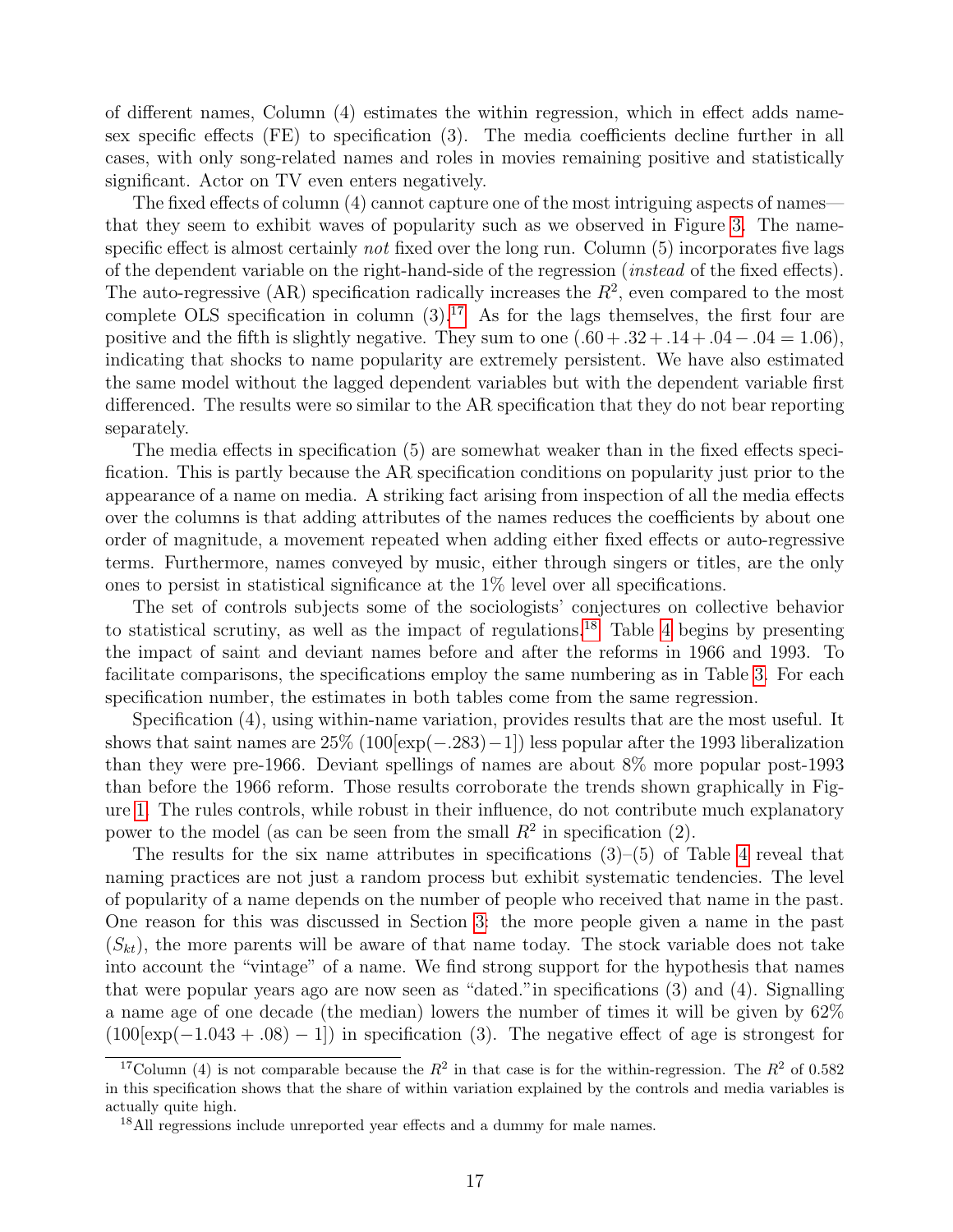|                                 | Dep. Var: ln number of babies named |            |                  |             |  |  |  |
|---------------------------------|-------------------------------------|------------|------------------|-------------|--|--|--|
| Specification:                  | (2)                                 | (3)        | (4)              | (5)         |  |  |  |
| Heterogeneity:                  | none                                | none       | FE               | AR          |  |  |  |
| Controls:                       | Rules                               |            | Rules+Attributes |             |  |  |  |
| Saint name                      | $0.957^a$                           | $0.257^a$  |                  | $0.014^{b}$ |  |  |  |
|                                 | (0.067)                             | (0.030)    |                  | (0.006)     |  |  |  |
| Saint: 1966-92                  | 0.061                               | $0.066^c$  | $-0.036$         | 0.010       |  |  |  |
|                                 | (0.054)                             | (0.034)    | (0.036)          | (0.006)     |  |  |  |
| Saint: after 92                 | $-0.072$                            | 0.000      | $-0.283^a$       | $-0.047^a$  |  |  |  |
|                                 | (0.078)                             | (0.052)    | (0.053)          | (0.007)     |  |  |  |
| Deviant spelling                | $-0.402^a$                          | $-0.279^a$ |                  | $-0.056^a$  |  |  |  |
|                                 | (0.047)                             | (0.026)    |                  | (0.008)     |  |  |  |
| Deviant: 1966–92                | 0.044                               | $0.134^a$  | 0.037            | $0.039^{a}$ |  |  |  |
|                                 | (0.041)                             | (0.027)    | (0.034)          | (0.009)     |  |  |  |
| Deviant: after 92               | $0.110^{b}$                         | $0.219^a$  | $0.076^c$        | $0.048^a$   |  |  |  |
|                                 | (0.051)                             | (0.031)    | (0.041)          | (0.009)     |  |  |  |
| Stock: $(\ln 1 + S_{kt})$       |                                     | $0.719^a$  | $0.486^a$        | $-0.071^a$  |  |  |  |
|                                 |                                     | (0.005)    | (0.010)          | (0.002)     |  |  |  |
| Age of name (in decades)        |                                     | $-1.043^a$ | $-1.551^a$       | $-0.001$    |  |  |  |
|                                 |                                     | (0.020)    | (0.026)          | (0.003)     |  |  |  |
| Age of name squared             |                                     | $0.080^a$  | $0.116^a$        | $0.007^{a}$ |  |  |  |
|                                 |                                     | (0.004)    | (0.004)          | (0.000)     |  |  |  |
| Endings: $\ln(1+n_{k,t-1}^E)$   |                                     | $0.027^a$  | $0.145^a$        | $0.002^a$   |  |  |  |
|                                 |                                     | (0.003)    | (0.010)          | (0.000)     |  |  |  |
| Roots: $\ln(1 + n_{k,t-1}^R)$   |                                     | $0.017^a$  | $0.141^a$        | 0.001       |  |  |  |
|                                 |                                     | (0.002)    | (0.007)          | (0.000)     |  |  |  |
| Length: $ L_k - \bar{L}_{t-1} $ |                                     | $-0.088^a$ | -0.098 $^a$      | $-0.008^a$  |  |  |  |
|                                 |                                     | (0.005)    | (0.018)          | (0.001)     |  |  |  |
| $#$ of obs.                     | 269613                              | 210499     | 210499           | 150397      |  |  |  |
| $R^2$                           | 0.152                               | 0.762      | 0.582            | 0.954       |  |  |  |
| <b>RMSE</b>                     | 1.464                               | .799       | .543             | .357        |  |  |  |

<span id="page-18-0"></span>Table 4: Coefficients on the set of controls

Note: Standard errors (name-sex clustered) in parentheses with  $\alpha$ ,  $\alpha$  and  $\alpha$  respectively denoting significance at the 1%, 5% and 10% levels. FE uses sex-name fixed effects.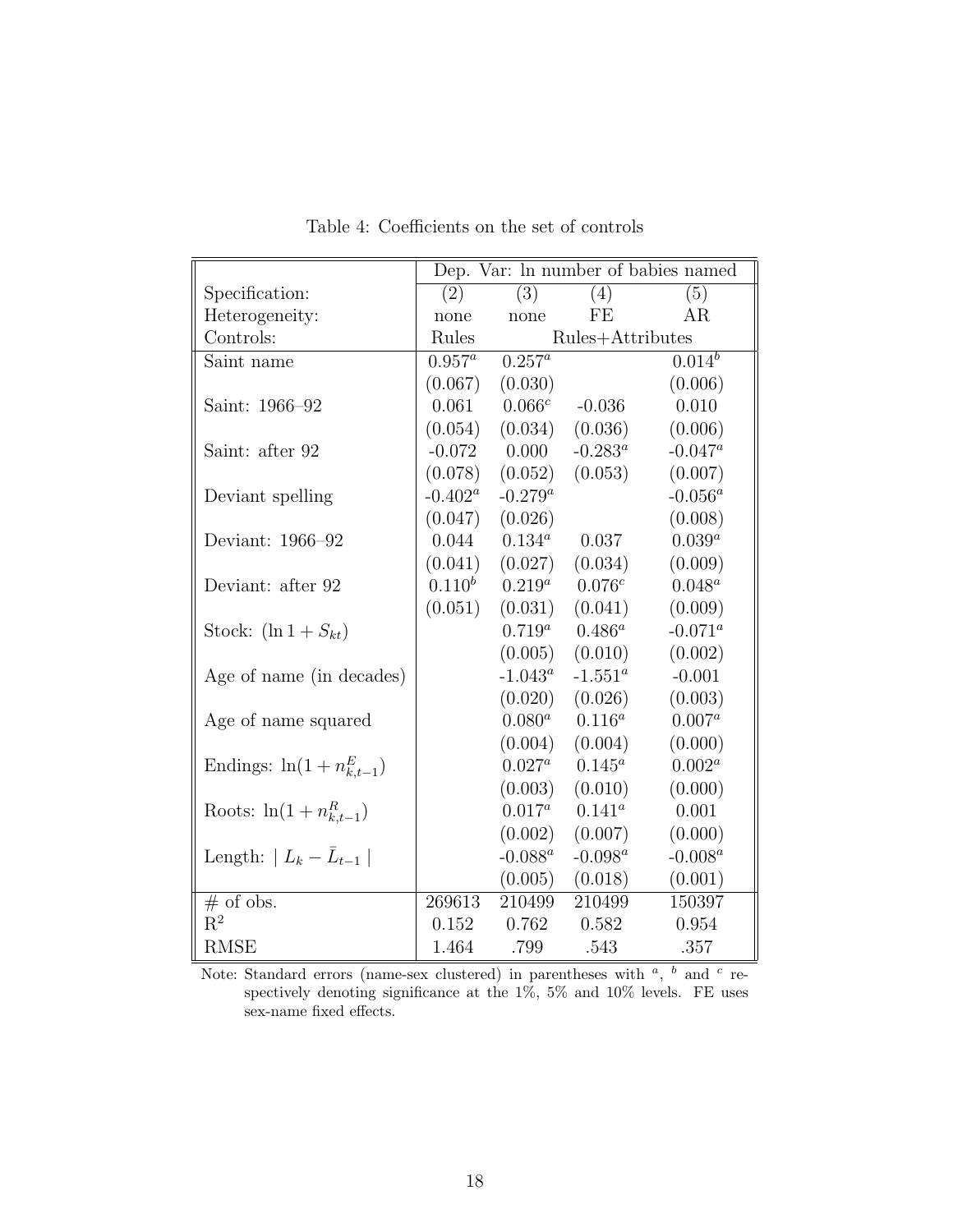6.5 decades at −97%, before gradually coming back. However the implied age where further increases actually raises popularity is not until 13 decades, well outside the sample range. Thus, the notion that old names come back into fashion receives little support from the data. Some old names like "Louis" and "Amélie" have indeed resurged but most of the other names that were used in the early part of the century and then declined remain unpopular today. The AR results differ in that stock enters negatively and age does not seem to matter. However, the lagged numbers of births effectively take into account the stock, implying that its coefficient will be identified from changes, as will the age and age squared variables. This makes interpretation quite difficult.

The next three controls shown in Table [4](#page-18-0) are introduced to capture the desire to conform to specific "styles" of names. We find that parents are attracted to names that do not deviate too much from the average current length. Also they like names that use the currently fashionable endings and are part of popular families of names. In a way, these regression results are simply replicating the time-series patterns shown in figures [5,](#page-13-0) [6](#page-13-1) and [7.](#page-14-0)

We can now turn to the international aspect of media effects: do foreign media have a stronger impact? Table [5](#page-20-0) presents the results of re-estimating the same specifications shown in Table [3](#page-16-0) with the addition of interactions on each media variable for French origin. This means that the base coefficients on media now correspond to those of foreign-origin. The variables marked FRA are the amount one adds or subtracts from the base (foreign) effect in order to determine the effect on names of domestic media. The FRA interactions could take either sign. If foreign media introduce new names or attach glamorous associations to existing names, the FRA interactions would enter negatively, indicating stronger foreign effects. If names on foreign-exposed media just seem strange, the FRA interactions would enter positively.

The results depend on the specification in an instructive way. The naive specification (1) seems to support the second ("foreign is strange") hypothesis. Names appear to have a much bigger impact if they are on French shows or are carried by French actors, roles, singers, and songs. Considering the case of an actor in a show, the impact is a rise of 279% if foreign but  $1037\%$  (=  $100$ [exp(1.332 + 1.099) – 1]) if French.

Adding the attributes set of controls in specification (3) reverses the conclusion of specification (1). When they are significantly different, foreign effects tend to be considerably stronger than the French origin effects. An actor on a foreign-origin TV show raises popularity by 32% in Specification (3) but French-origin actors actually seem to lower popularity by  $25\%$  (100[exp(0.277 – 0.565) – 1]). The same can be shown for movie actors. However, roles in French-origin TV and movies are not significantly different from foreign roles. The last two specifications reinforce the impression that, when significant, the media effects on naming patterns mostly come from foreign media. The negative French interactions do not occur across all variables in all specifications (for example, song-related names usually retain positive and significant French-origin effects). However, the dominant pattern of the results is that, after adding controls, foreign media names seem more potent. One explanation would emphasize the "Hollywood glamor" effect. If believed, it would raise concern over a loss in world cultural diversity as seductive American names displace traditional French choices. An alternative view is that foreign media raise French parents' welfare by disseminating unfamiliar names. The next step is to try to find evidence to support one channel or the other but as an intermediate step we first aggregate media along two dimensions.

Table [6](#page-21-0) presents, for the same specifications as in Tables [3](#page-16-0) and [5,](#page-20-0) coefficients of variables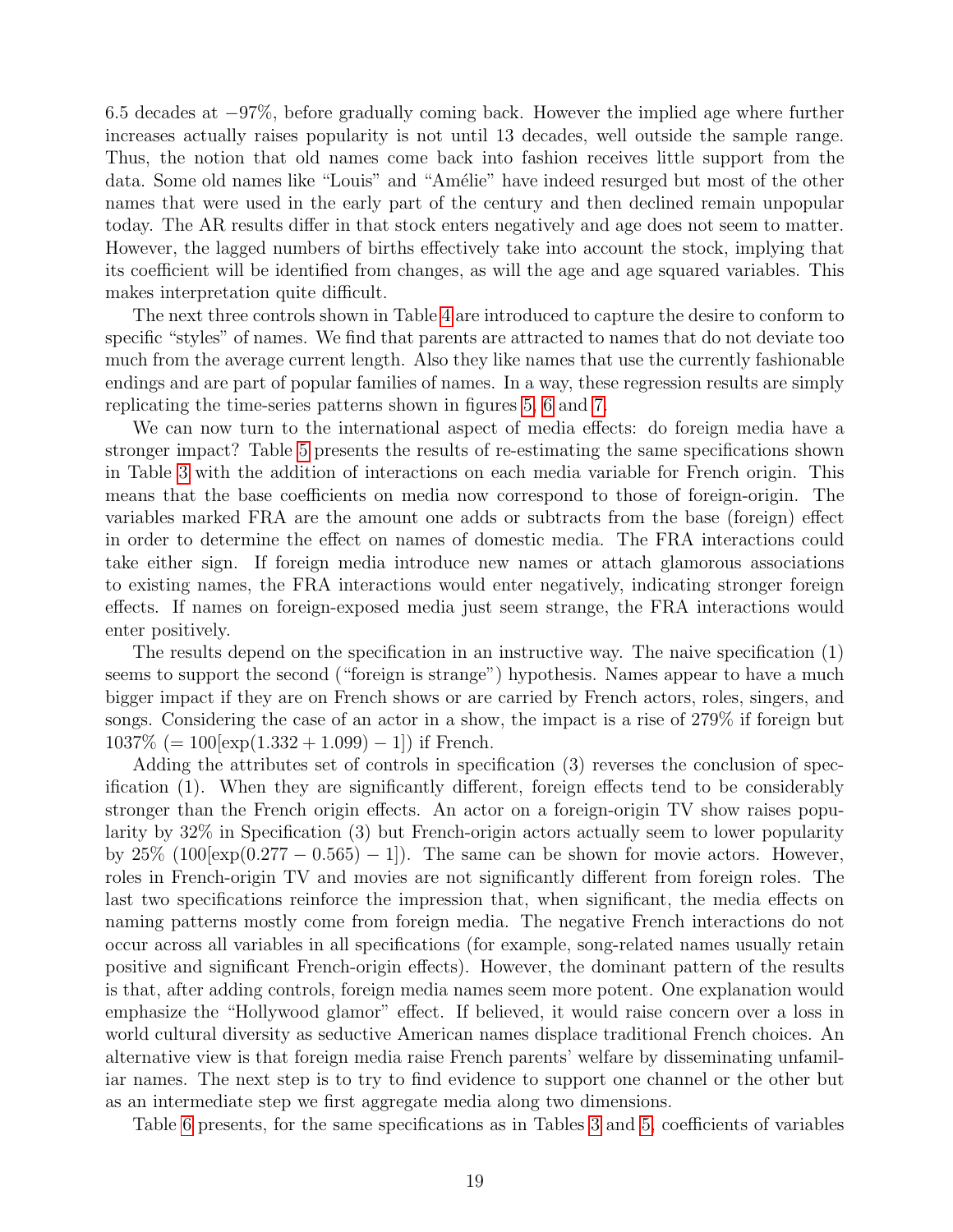|                      | Dependent Variable: In number of babies named |                  |                      |                    |             |  |  |  |
|----------------------|-----------------------------------------------|------------------|----------------------|--------------------|-------------|--|--|--|
| Specification:       | (1)                                           | $\overline{(2)}$ | $\overline{(3)}$     | (4)                | (5)         |  |  |  |
| Heterogeneity:       | none                                          | none             | none                 | FE                 | AR          |  |  |  |
| Controls:            | Base                                          | Rules            |                      | Rules+Attributes   |             |  |  |  |
| Movie: actor         | $1.145^a$                                     | $1.045^a$        | $0.3\overline{73^a}$ | 0.087              | $0.052^a$   |  |  |  |
|                      | (0.184)                                       | (0.174)          | (0.080)              | (0.060)            | (0.016)     |  |  |  |
| Movie: role          | $1.018^a$                                     | $0.916^a$        | $0.318^a$            | 0.102              | $0.089^a$   |  |  |  |
|                      | (0.230)                                       | (0.234)          | (0.092)              | (0.063)            | (0.026)     |  |  |  |
| TV Show: actor       | $1.332^a$                                     | $1.279^a$        | $0.277^a$            | 0.052              | 0.011       |  |  |  |
|                      | (0.111)                                       | (0.105)          | (0.046)              | (0.037)            | (0.008)     |  |  |  |
| TV Show: role        | $1.310^{a}$                                   | $1.178^a$        | $0.324^a$            | $0.103^{a}$        | $0.037^{a}$ |  |  |  |
|                      | (0.105)                                       | (0.101)          | (0.052)              | (0.036)            | (0.008)     |  |  |  |
| Song: performer      | $0.884^a$                                     | $0.828^{a}$      | $0.256^a$            | $0.087^b$          | $0.038^b$   |  |  |  |
|                      | (0.120)                                       | (0.118)          | (0.047)              | (0.036)            | (0.016)     |  |  |  |
| Song: title          | $0.352^b$                                     | $0.372^b$        | $0.248^a$            | 0.097 <sup>c</sup> | $0.053^b$   |  |  |  |
|                      | (0.161)                                       | (0.159)          | (0.072)              | (0.057)            | (0.027)     |  |  |  |
| Movie: actor: FRA    | $0.980^{a}$                                   | $0.768^a$        | $-0.557^a$           | $-0.173^{c}$       | $-0.048^b$  |  |  |  |
|                      | (0.267)                                       | (0.250)          | (0.145)              | (0.099)            | (0.021)     |  |  |  |
| Movie: role: FRA     | $0.901^a$                                     | $0.638^b$        | $-0.075$             | 0.024              | $-0.059^b$  |  |  |  |
|                      | (0.326)                                       | (0.315)          | (0.146)              | (0.093)            | (0.030)     |  |  |  |
| TV Show: actor: FRA  | $1.099^a$                                     | $0.685^a$        | $-0.565^a$           | $-0.361^a$         | $-0.005$    |  |  |  |
|                      | (0.176)                                       | (0.167)          | (0.126)              | (0.074)            | (0.011)     |  |  |  |
| TV Show: role: FRA   | $1.134^{a}$                                   | $0.768^a$        | 0.001                | $-0.195^a$         | 0.006       |  |  |  |
|                      | (0.169)                                       | (0.162)          | (0.118)              | (0.067)            | (0.013)     |  |  |  |
| Song: performer: FRA | $1.60^a$                                      | $1.362^a$        | 0.073                | 0.108 <sup>c</sup> | 0.014       |  |  |  |
|                      | (0.167)                                       | (0.157)          | (0.077)              | (0.056)            | (0.019)     |  |  |  |
| Song: title: FRA     | $1.109^{a}$                                   | $0.854^a$        | $0.329^{a}$          | $0.132^c$          | $0.133^a$   |  |  |  |
|                      | (0.228)                                       | (0.220)          | (0.106)              | (0.075)            | (0.042)     |  |  |  |
| $\#$ of obs.         | 269613                                        | 269613           | 210499               | 210499             | 150397      |  |  |  |
| $R^2$                | 0.088                                         | 0.155            | 0.763                | 0.583              | 0.954       |  |  |  |
| <b>RMSE</b>          | 1.518                                         | 1.46             | .797                 | .543               | .357        |  |  |  |

<span id="page-20-0"></span>Table 5: Interactions between country of origin and names on media

Note: Standard errors (name-sex clustered) in parentheses with  $a$ ,  $b$  and  $c$  respectively denoting significance at the  $1\%,\,5\%$  and  $10\%$  levels.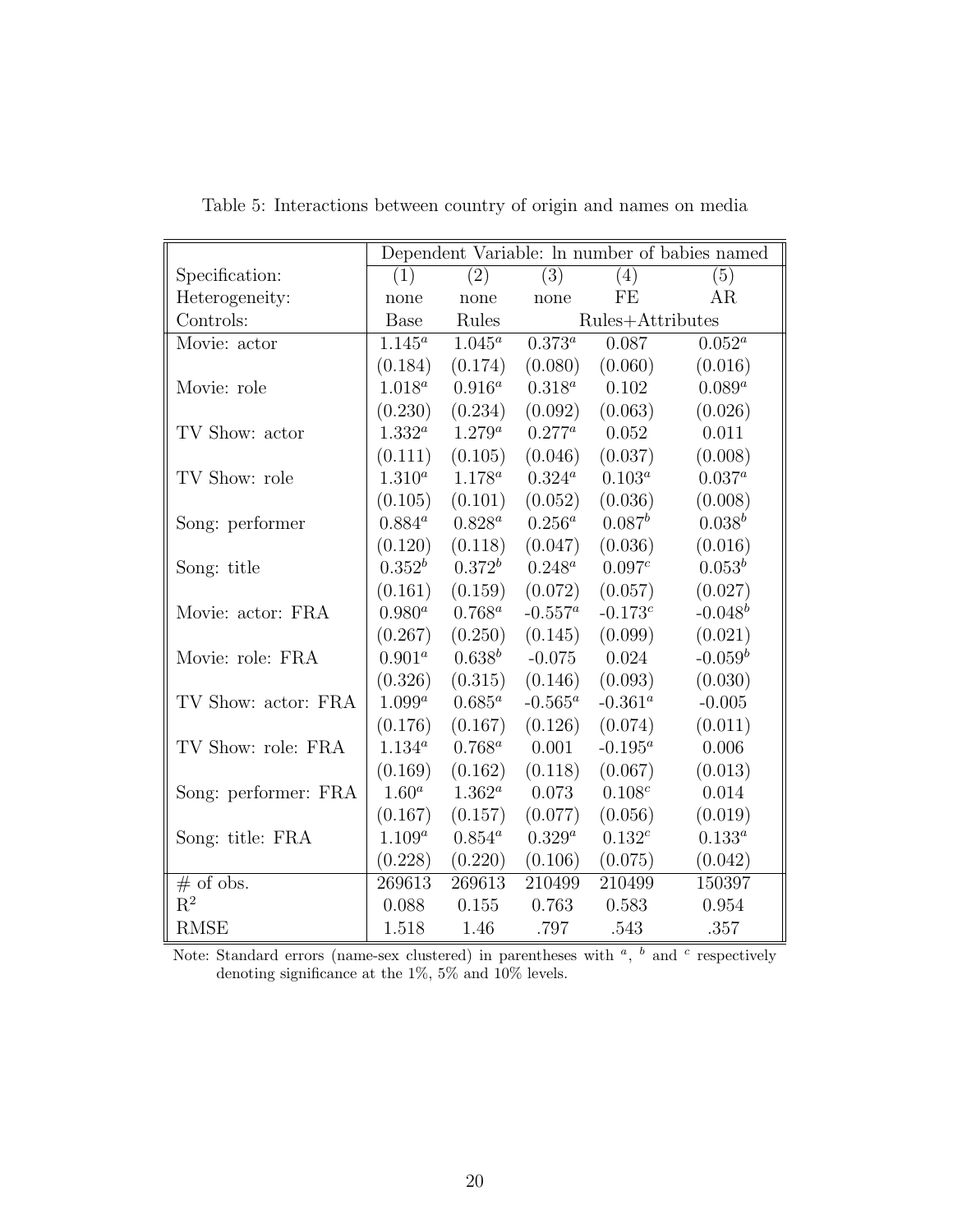|                | Dependent Variable: In number of babies named |             |                  |            |            |  |  |
|----------------|-----------------------------------------------|-------------|------------------|------------|------------|--|--|
| Specification: | (1)                                           | (2)         | (3)              | (4)        | (5)        |  |  |
| Heterogeneity: | none                                          | none        | none             | FE         | AR.        |  |  |
| Controls:      | Base                                          | Rules       | Rules+Attributes |            |            |  |  |
|                |                                               |             |                  |            |            |  |  |
| Media          | $1.659^a$                                     | $1.549^a$   | $0.424^a$        | $0.124^a$  | $0.047^a$  |  |  |
|                | (0.088)                                       | (0.082)     | (0.035)          | (0.025)    | (0.006)    |  |  |
| French Media   | $1.547^a$                                     | $1.139^{a}$ | $-0.220^a$       | $-0.116^a$ | 0.011      |  |  |
|                | (0.120)                                       | (0.110)     | (0.067)          | (0.039)    | (0.008)    |  |  |
| $#$ of obs.    | 269613                                        | 269613      | 210499           | 210499     | 150397     |  |  |
| $\mathrm{R}^2$ | 0.09                                          | 0.157       | 0.762            | 0.582      | 0.954      |  |  |
| <b>RMSE</b>    | 1.516                                         | 1.459       | .798             | .543       | .357       |  |  |
|                |                                               |             |                  |            |            |  |  |
|                |                                               |             |                  |            |            |  |  |
| Media          | $1.964^a$                                     | $1.679^a$   | $0.422^a$        | $0.112^a$  | $0.074^a$  |  |  |
|                | (0.091)                                       | (0.083)     | (0.050)          | (0.028)    | (0.007)    |  |  |
| Media Person   | $0.578^a$                                     | $0.555^a$   | $-0.141^b$       | $-0.066c$  | $-0.033^a$ |  |  |
|                | (0.110)                                       | (0.099)     | (0.064)          | (0.037)    | (0.008)    |  |  |
| $#$ of obs.    | 269613                                        | 269613      | 210499           | 210499     | 150397     |  |  |
| $\mathrm{R}^2$ | 0.082                                         | 0.154       | 0.762            | 0.581      | 0.954      |  |  |
| <b>RMSE</b>    | 1.522                                         | 1.462       | .798             | .543       | .357       |  |  |
|                |                                               |             |                  |            |            |  |  |

<span id="page-21-0"></span>Table 6: Influence of any mass-media on names

Note: Standard errors (name-sex clustered) in parentheses with  $a$ ,  $b$  and  $c$  respectively denoting significance at the 1%, 5% and 10% levels.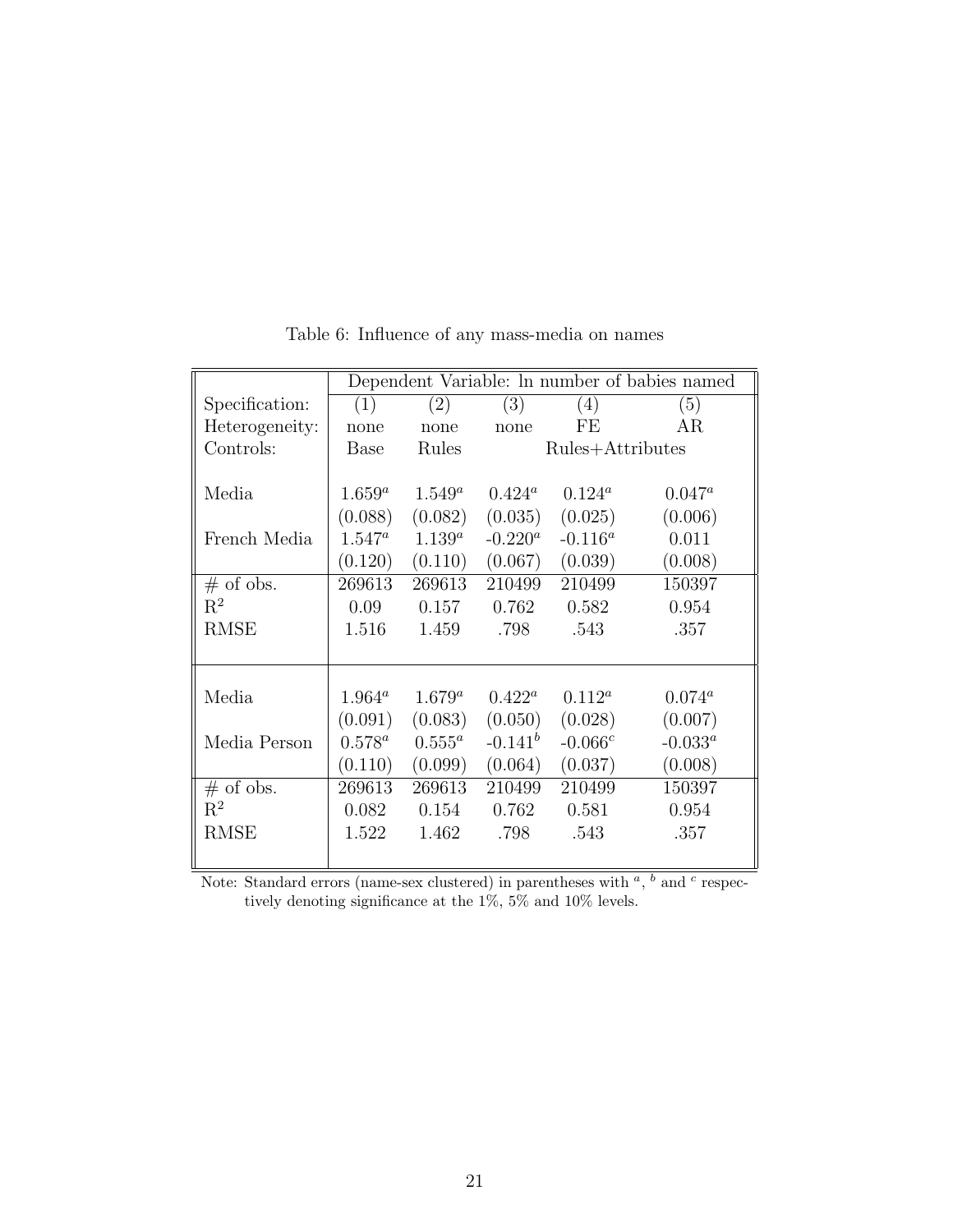|                                | Dependent Variable: In number of babies named |                  |            |                  |            |            |  |
|--------------------------------|-----------------------------------------------|------------------|------------|------------------|------------|------------|--|
| Specification :                | (1)                                           | (2)              | (3)        | (4)              | (5)        | (6)        |  |
| Heterogeneity                  | <b>Fixed Effects</b>                          |                  |            | Auto-regressive  |            |            |  |
| Controls:                      |                                               | Rules+Attributes |            |                  |            |            |  |
| Media                          | $0.158^a$                                     | $0.630^{a}$      | $0.657^a$  | $0.068^a$        | $0.194^a$  | $0.207^a$  |  |
|                                | (0.032)                                       | (0.068)          | (0.070)    | (0.008)          | (0.019)    | (0.020)    |  |
| French Media                   | $-0.112^a$                                    | 0.007            | 0.002      | $0.015^c$        | $0.055^a$  | $0.052^a$  |  |
|                                | (0.039)                                       | (0.040)          | (0.041)    | (0.008)          | (0.010)    | (0.010)    |  |
| Media Person                   | $-0.058$                                      | $-0.042$         | $-0.040$   | $-0.034^{\circ}$ | $-0.025^a$ | $-0.024^a$ |  |
|                                | (0.037)                                       | (0.036)          | (0.036)    | (0.008)          | (0.008)    | (0.008)    |  |
| Media $\times \ln(1 + S_{kt})$ |                                               | $-0.063^{\circ}$ | $-0.065^a$ |                  | $-0.017^a$ | $-0.017^a$ |  |
|                                |                                               | (0.009)          | (0.009)    |                  | (0.002)    | (0.002)    |  |
| Media $\times$ deviant         |                                               |                  | $-0.083$   |                  |            | $-0.036^a$ |  |
|                                |                                               |                  | (0.053)    |                  |            | (0.014)    |  |
| $\#$ of obs.                   | 210499                                        | 210499           | 210499     | 150397           | 150397     | 150397     |  |
| $\mathbf{R}^2$                 | 0.582                                         | 0.583            | 0.583      | 0.954            | 0.954      | 0.954      |  |
| <b>RMSE</b>                    | .543                                          | .543             | .543       | .357             | .357       | .357       |  |

<span id="page-22-0"></span>Table 7: Testing the introduction and coordination channels

Note: Standard errors (name-sex clustered) in parentheses with  $\alpha$ ,  $\beta$  and  $\alpha$  respectively denoting significance at the 1%, 5% and 10%

aggregating the media exposure variables presented separately until now. The media variables take a value of one if the name appeared that year in *any* of the three outlets (movies, shows, songs). The upper panel distinguishes between French and foreign origins, and shows that this aggregation yields very similar qualitative results as the disaggregated media results. After controlling for attributes of the name that make it attractive to French parents, foreign media's influence collapses, and French media's influence disappears altogether.

The regressions reported in the lower panel allow us to test the association mechanism. They distinguish media exposure based on whether the name is carried by a performer (actor or singer) or a character (role or title). While a character can convey negative associations if depicted negatively, the glamor carried by star performers may not be affected by this transitory negative association, as the audience recognizes a performer as talented or attractive even when portraying a villain or singing a sad song. Here again, the naive regression is quite deceptive. Without for controlling for name attributes, it would seem that actors and singers are substantially more influential than roles and titles, giving prima facie support to the association mechanism. Once the age, stock, and conformity with current fashions are taken into account, this conclusion is reversed. Hence, as discussed following Tables [3,](#page-16-0) it seems that the superficial larger impact of performers, comes entirely from the fact that their names are drawn from a subset of available names, the one that includes the most attractive names to parents over most of the studied period in France.

Table [7](#page-22-0) continues the investigation of the different mechanisms that can possibly explain the impact of media on naming decisions. The first three columns present results using namesex fixed effects, while the last three use the autoregressive method. The empirical strategy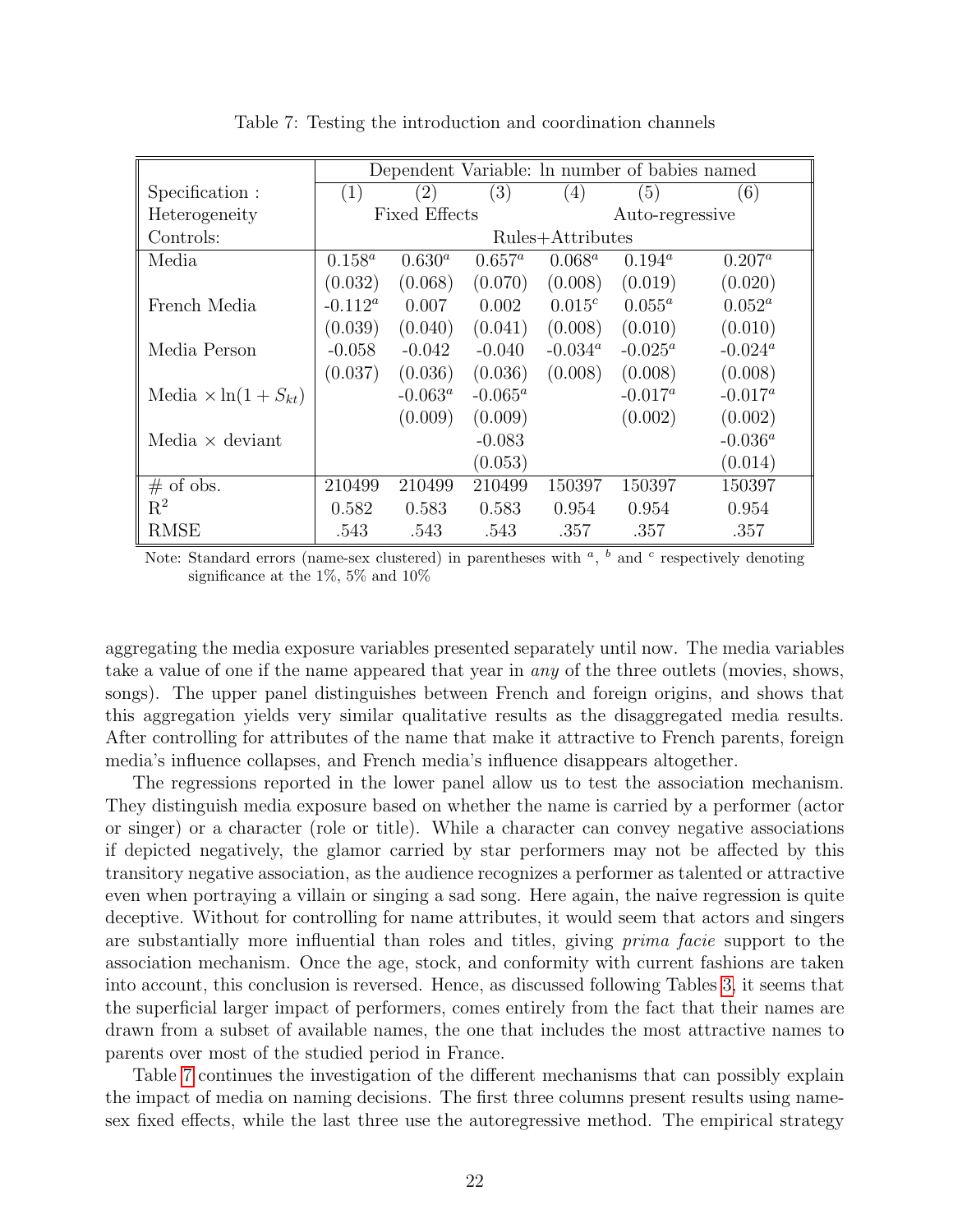involves two interactions of the media variables, first with stocks of a name  $k$  at time  $t$ , and second with a deviant dummy variable. As discussed in section [3,](#page-5-0) the introduction mechanism of our theoretical framework predicts that a large existing pool of people with name  $k$  reduces the possible impact of the media appearance of that name. The simple model predicts the media-stock interaction term to enter negatively if the introduction channel is important.

Column (2) introduces stock interaction to specification (4) of Table [6.](#page-21-0) The interaction terms are negative, as expected, which supports the introduction hypothesis. Appearing on a foreign media yields an  $\exp(.63) - 1 = 88\%$  rise in the popularity of a name never before given in France. The effect goes to zero when the stock of people having that name reaches  $\exp(0.630/0.063) = 22,026$  individuals. Compared to the column (1) results lacking the stock interaction, a major change is that the impact of French media is not significantly lower than that of foreign media. The apparent lower impact of French media names in other specifications comes from the fact that those names are more common among the population to start out with, and thus have less of an innovative appeal. In contrast, the negative effect of media persons (actors, singers) remains significantly negative after controlling for the stock interaction. This negative effect holds up in other specifications and leads us to doubt the importance of the association effect—or to conclude that performers have more negative associations than characters.

In column (3), we use deviant spellings to test whether parents use media appearances as a coordination mechanism. A positive coefficient would suggest that media exposure leads parents to simultaneously adopt a given orthography of a name, out of the many different possibilities. However, the media-deviant interaction enters negatively, but insignificantly, providing no support for the coordination hypothesis. The variable even enters significantly negative in column (6) when the autoregressive set of controls is included. Comparison of columns (4) and (5) shows that this alternative set of controls gives quite similar and expected results for the introduction hypothesis. The negative coefficient on the stock interaction term supports the hypothesis that media names are primarily attractive because they introduce new names into the choice set of parents.

The sample we have used in the estimations so far comprises the number of children given each name in each year—as long as the name was given more than twice. This is the most comprehensive data available, including around five thousand names in a given year. However there are thousands of other possible names (especially when one considers possible alternate spellings) that were not used at all or given to just one or two babies. Thus our sample was selected based on a minimum threshold of popularity. The effect of this selection on the media coefficients is unclear. On the one hand there are names like "Chuck" that appeared in media (Berry, the 1950s singer) but were never non-rare in France. On the other hand, there are names like Brandon that were not observed prior to 1986 in France. One reason they might have been rare is that the French public were not aware of them due to lack of media exposure.

It seems worthwhile to pursue an alternate sample selection procedure that is not predicated on the use of the name in France. In light of our interest in media as a mode of international transmission of cultural traits, we use a sample based on popularity in the United States. This provides a natural way to relate our empirical method to the public policy concern over "invasion" of national culture by American cultural traits, transmitted by what is widely perceived as the world's dominant media industry. For each decade we consider the top 1000 names for boys and girls in the US.<sup>[19](#page-23-0)</sup> Some of them have media exposure and some

<span id="page-23-0"></span><sup>19</sup>See data appendix for details on sources.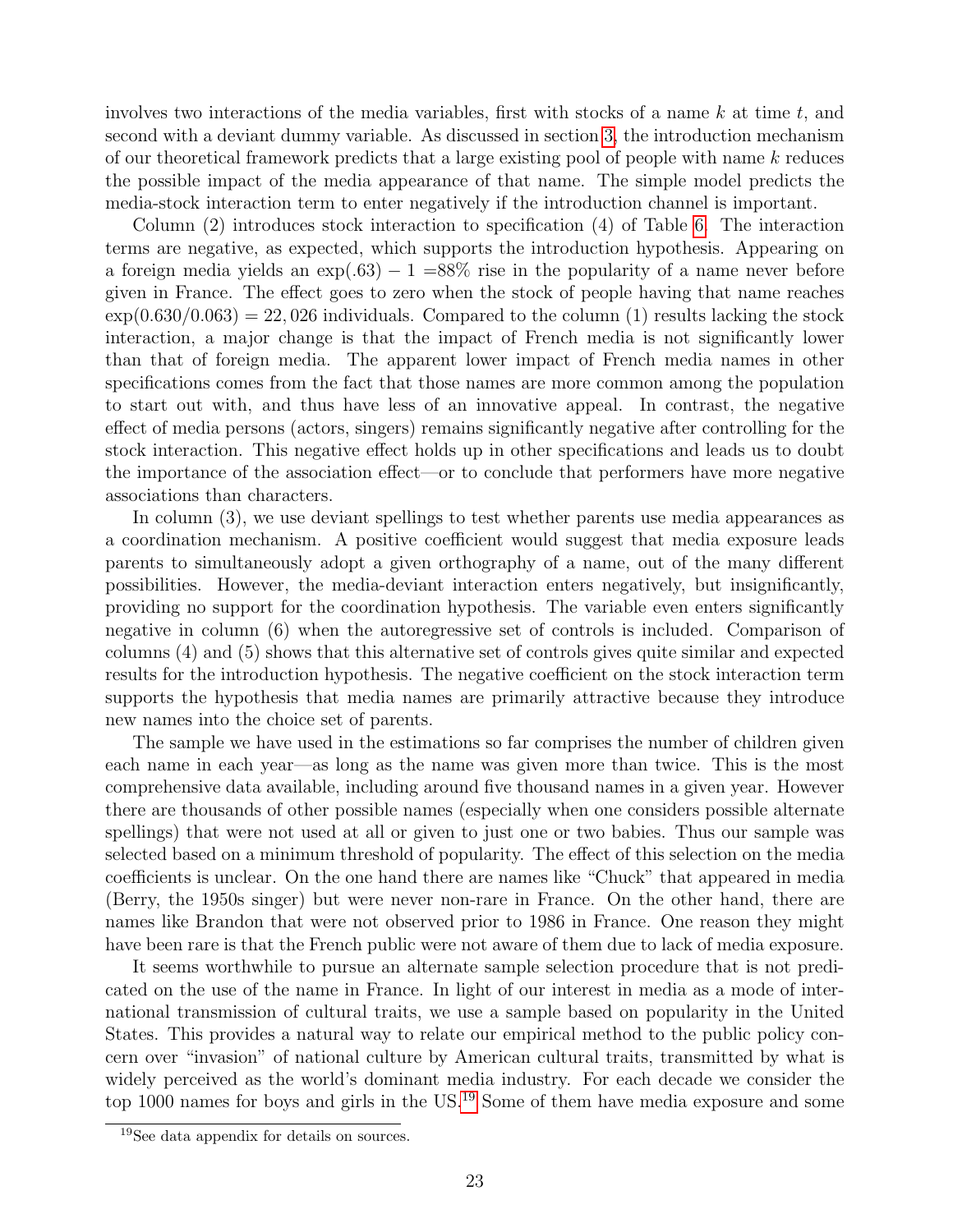|                                     | Tobit on censored births |                   |            |                  |            |             |  |  |
|-------------------------------------|--------------------------|-------------------|------------|------------------|------------|-------------|--|--|
| Specification:                      | (1)                      | $\left( 2\right)$ | (3)        | (4)              | (5)        | (6)         |  |  |
| Heterogeneity:                      | none                     | none              | RE         | AR.              | RE         | AR          |  |  |
| Controls:                           | <b>Base</b>              | <b>Base</b>       |            | Rules+Attributes |            |             |  |  |
| Media                               | $2.752^a$                | $1.645^a$         | $0.244^a$  | $0.091^a$        | $0.702^a$  | $0.399^a$   |  |  |
|                                     | (0.071)                  | (0.066)           | (0.019)    | (0.010)          | (0.032)    | (0.015)     |  |  |
| French Media                        | $2.724^a$                | $2.947^{\circ}$   | $-0.074^a$ | $-0.118^a$       | $0.067^b$  | $0.030^{b}$ |  |  |
|                                     | (0.085)                  | (0.079)           | (0.024)    | (0.012)          | (0.026)    | (0.013)     |  |  |
| Media Person                        | $0.453^a$                | 0.106             | $-0.078^a$ | $-0.090^a$       | $-0.083^a$ | $-0.068^a$  |  |  |
|                                     | (0.082)                  | (0.076)           | (0.022)    | (0.012)          | (0.022)    | (0.012)     |  |  |
| US freq. (ln $n_{kt}^{\text{US}}$ ) |                          | $1.017^a$         | $0.082^a$  | $0.031^a$        | $0.073^a$  | $0.033^a$   |  |  |
|                                     |                          | (0.010)           | (0.005)    | (0.002)          | (0.005)    | (0.002)     |  |  |
| Media $\times \ln(1 + S_{kt})$      |                          |                   |            |                  | $-0.067^a$ | $-0.049^a$  |  |  |
|                                     |                          |                   |            |                  | (0.004)    | (0.002)     |  |  |
| $\#$ of obs.                        | 96625                    | 96625             | 95108      | 89040            | 95108      | 89040       |  |  |
| $Pseudo-R2$                         | 0.037                    | 0.077             | 0.594      | 0.710            | 0.595      | 0.713       |  |  |
| $\hat{\sigma}$                      | 3.55                     | 3.27              | 0.79       | 0.48             | 0.78       | 0.48        |  |  |

<span id="page-24-1"></span>Table 8: Media effects on French use of popular American names

Note: RE=random name effects, AR=autoregressive (5 lags). Standard errors in parentheses with <sup>a</sup>, <sup>b</sup> and <sup>c</sup> respectively denoting significance at the 1\%, 5\% and 10\% levels.

do not, and we estimate whether those that appear in TV shows, movies or songs affect the choice of parents in France. For any name that is rare  $(n_{kt} \leq 2)$  in France, we code  $\ln n_{kt}$  as ln 2 and estimate using Tobit to account for this pattern of censoring. Over 56% of the cases in this specification are censored. Tobit methods were not feasible in the previous sample design since we had no way of selecting a finite set of censored names.

We aggregate the three media as in Table [7](#page-22-0) and present results in a similar sequence. Again we start with naive regressions, and add controls gradually.<sup>[20](#page-24-0)</sup> An additional natural control introduced in this sample is the popularity of the name in the United States. This allows for the possibility that names might be brought to the knowledge of French parents by other means than media, such as tourism.

A comparison of columns (1) and (2) in table [8](#page-24-1) suggests an important role for non-media interactions. While the set of American names appearing on foreign media has a huge impact on naming patterns in France, the effect comes in part from the popularity of those names in the USA. Again, adding the different set of controls changes the picture dramatically.<sup>[21](#page-24-2)</sup> The impact of foreign media falls by an order of magnitude and the French media effect is even negative in columns (3) and (4) as in comparable regressions of our original name sample.

<span id="page-24-0"></span> $^{20}$ Two controls are left out: deviant and the number of same-root names. We could not reliably determine which American names sound the same as which French names. Also our sources did not allow us to map US-only names to French roots.

<span id="page-24-2"></span><sup>&</sup>lt;sup>21</sup>Since Tobit does not use the within transformation, it cannot handle the 1000s of name-specific fixed effects used in linear specifications. Hence we used a random-effects Tobit. This computationally intensive technique balked at estimating the full set of year effects so used a cubic trend and the birth rate as alternative form for  $a(t)$ .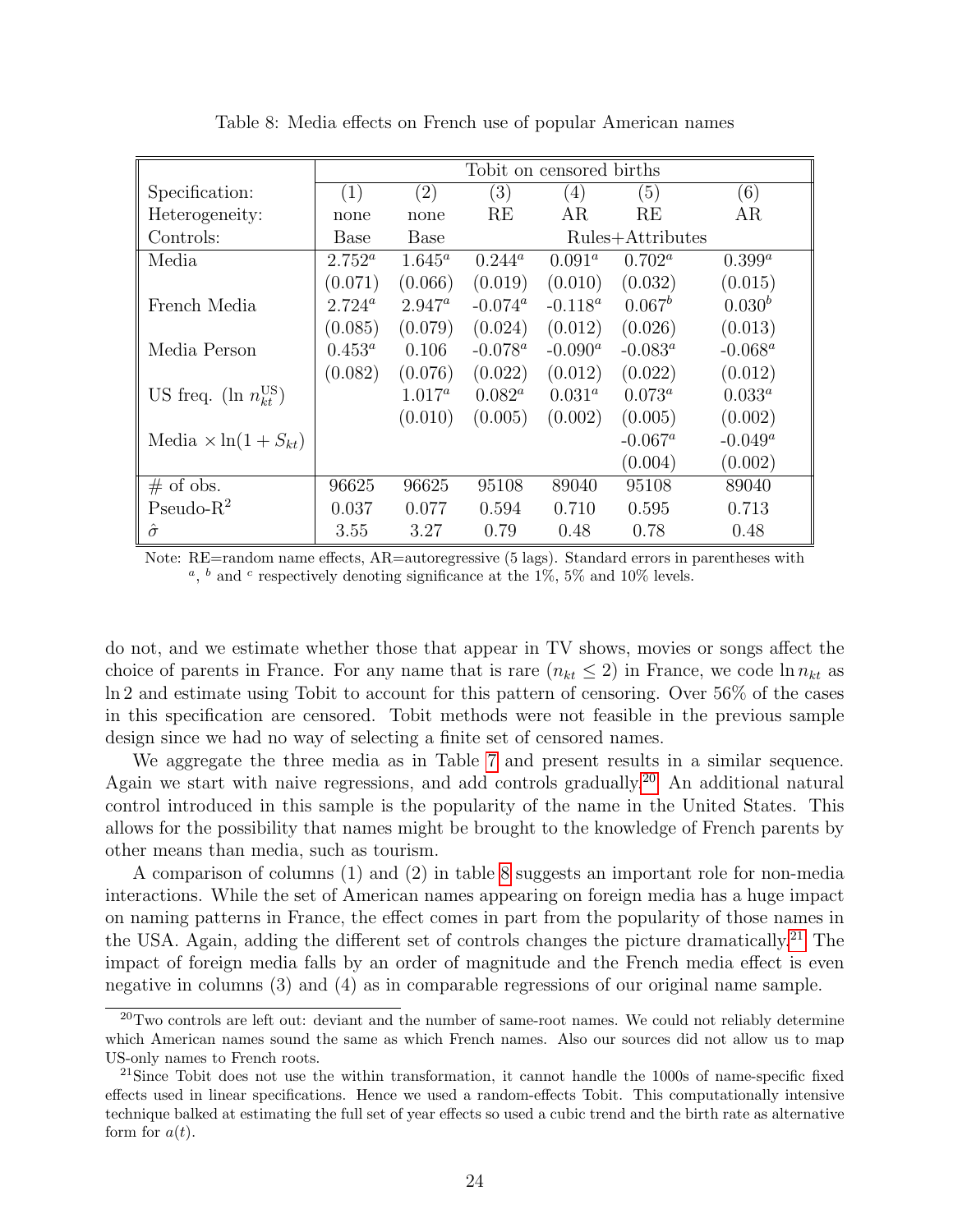Tests of the introduction hypothesis deliver results that are strikingly similar: the mediastock interaction comes in negative as predicted and the French media effect returns to a positive sign. It appears that the impact of media consistently works through the introduction effect. Column (5) results indicate that even the stock threshold where the media effects turns negative remains about the same, occurring when  $\exp(0.702/0.073) = 15,009$  people bear the name.

### <span id="page-25-0"></span>6 Conclusion

We investigate whether exposure to media in general and foreign-origin media in particular affect naming patterns in France. The names chosen for babies are emblematic characteristics of national cultural traditions. Changes in practices on this subject have been interpreted as one manifestation of globalization, possibly endangering cultural diversity. France has been at the forefront of political activity, arguing for a cultural exception that would allow for government intervention to protect domestic culture. In October 2005, with strong French and Canadian support, but against US opposition, a UNESCO conference overwhelmingly approved a new Convention on cultural diversity that asserted the right of a nation to provide public financial assistance to protect cultural diversity within its territory.[22](#page-25-1)

The political discussion of protecting culture tends to obscure whether it is the consumer or the producer that requires protection. If it is the producer, then the old arguments of trade policy imply that it is more efficient to promote domestic production via subsidies than to inhibit import consumption via trade barriers. However, if import consumption has adverse external effects, the case for limiting foreign access could make more sense.

In this paper we offer what we believe to be the first systematic evidence of the impact of foreign media on a cultural trait. Our results show that foreign media have a limited influence on naming patterns in France. Anecdotal examples of rises of names appearing in American TV shows are supported by our "naive" regression analysis suggesting big effects of media exposure on a name's popularity. The introduction of controls for attributes that currently lend popularity to a name lowers media effects by about one order of magnitude. The small media effects are mainly still statistically significant and they are stronger for foreign-origin shows and movies. Our result that media exposure of common names has a lower effect than media exposure of rarely given names supports the introduction effect as an important mechanism.

Even if we had found stronger media exposure effects, it would not have provided a sufficient justification for barriers to trade in audio-visual services. Indeed, there are likely to be welfare gains from the introduction of new names. Our finding of weak media effects denies cultural protectionists a necessary condition for policies to impede cultural imports. Without strong media effects on local practices, we can rule out foreign displacement of domestic culture. For the cultural trait we investigate, media exposure seems to be one of the less important determinants of change.

<span id="page-25-1"></span><sup>22</sup>See Article 6 at [http://portal.unesco.org/culture/en/ev.php-URL\\_ID=28182&URL\\_DO=DO\\_](http://portal.unesco.org/culture/en/ev.php-URL_ID=28182&URL_DO=DO_TOPIC&URL_SECTION=201.html) [TOPIC&URL\\_SECTION=201.html](http://portal.unesco.org/culture/en/ev.php-URL_ID=28182&URL_DO=DO_TOPIC&URL_SECTION=201.html)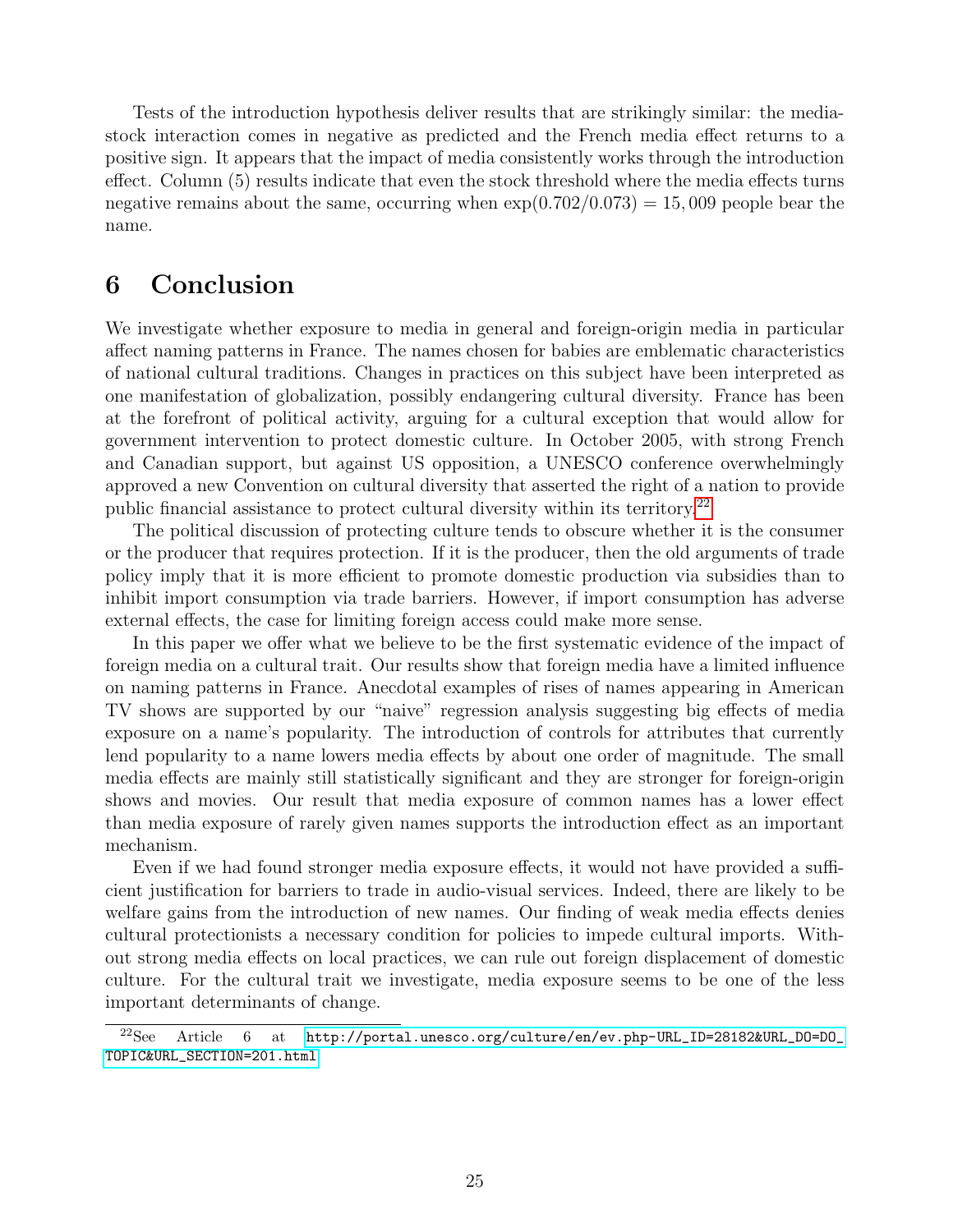# A Data appendix

#### A.1 French names

#### Fichier des Prénoms

The French statistical agency, INSEE, sells (for 1200 euros) a CD-ROM with national (1900–2002) and departmental (1946–2002) data based on filings of birth certificates at the Civil Registry. The database includes all babies born in all of France (including the overseas departments Reunion, Guadeloupe, Martinique, and Guiana). Particular names are shown if they were given to at least three babies for a given sex and year. The count of names given to just one or two babies are summed and reported under the name "rare." The main limitation of this data is the absence of information on the individual children and their parents. While such data exist for particular survey years, it is not available in the long, continuous panel form required for our study.

We define the name ending as the letters including the last sounded vowel. We coded an initial classification and then made amendments to correct for sequences of vowels that make one sound (the name ending for Antoine should be "oine" rather than "ine.")

Name roots were taken from Jouniaux (2001). For compounds, we use the root of the first element. For foreign names, we use the French root. Thus, our method classifies the root of "Juan-Carlos" as "Jean."

#### Saints

We used the website <nominis.cef.fr> to obtain a list of Saints recognized with "fêtes" in France. It uses the typical French spelling (e.g. Jean, not John). Of the 2664 listed Saints, 1101 are direct matches for names used in our data set and 1563 are names of Saints that were never used more than twice in France. We added compound names to the Saint list even if they were not the names of actual Saints if both elements are Saint names (as in Jean-Claude). This adds 910 additional names, giving 2011 Saint names in usage or 10.5% of the "universe" of 19,108 names given at least 3 times for a given gender in a year between 1900 and 2002.

### A.2 Media-based names

The presence of names on French Media are measured using data for cinema, television and radio.

#### Movies

The data come from "Best-sellers du marché français de 1945 à 2003", available at [www.](www.cnc.fr/d_stat/fr_d.htm) [cnc.fr/d\\_stat/fr\\_d.htm](www.cnc.fr/d_stat/fr_d.htm), the web site of the National Center of Cinematography  $(CNC)$ . It comprises the 180 movies receiving the largest entries in France (regardless of the movie origin) since 1945. Using the Internet Movie Database, <imdb.com>, we obtained the given names and sexes of the three principal roles (as ordered by IMDB) and the corresponding actors. The variable "Movie:  $\mathrm{role}_{kt}$ " equals one if name k is in a best-selling movie released in France in year t. The variable "Movie:  $\arctan_{kt}$ " is defined analogously.

#### Television shows

For each of the non-pay channels in France—ORTF, TF1, Antenne2 (now France2), FR3 (France3), La Cinq (La Cinquieme/Arte), M6—we record data for all shows covered on the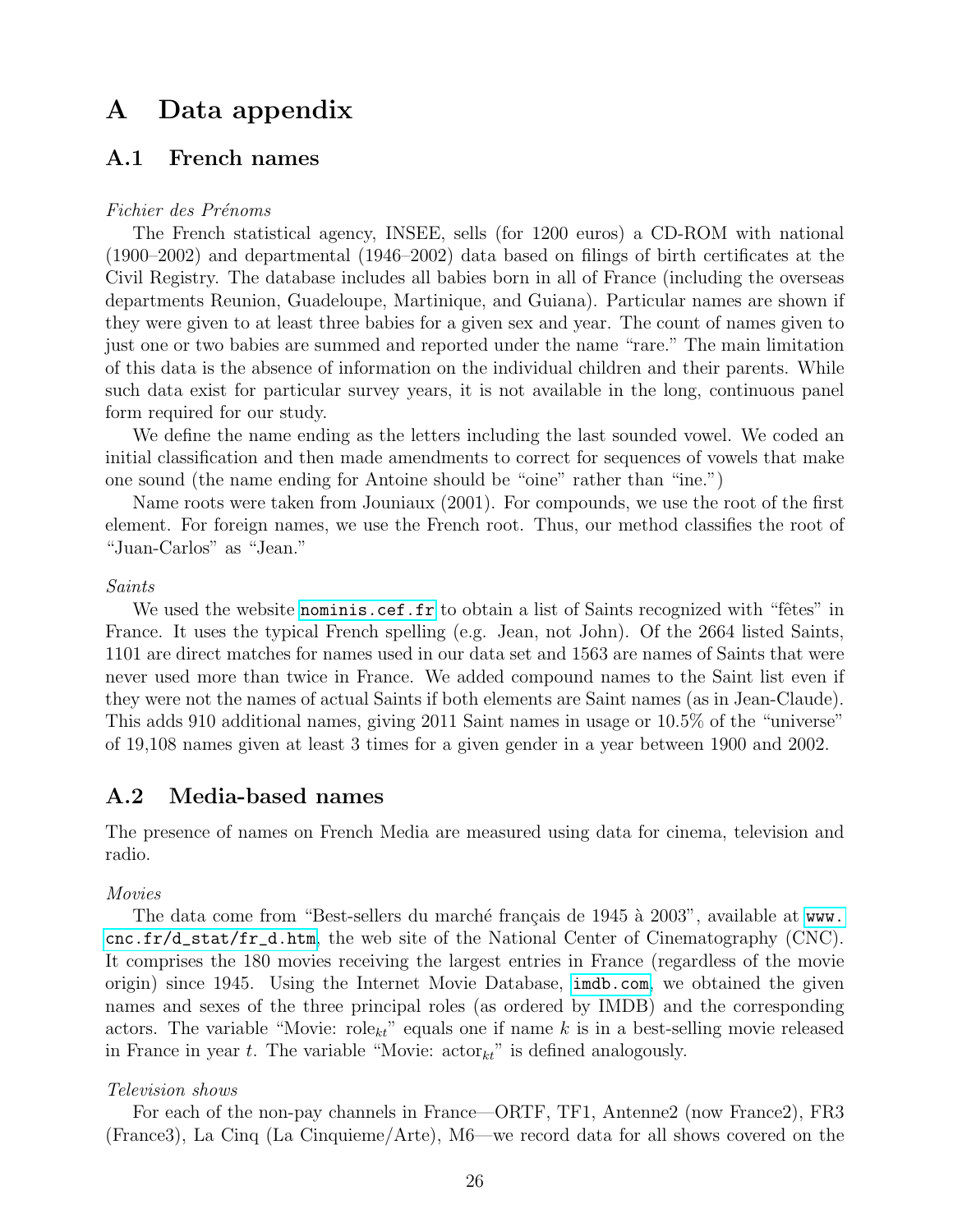websites <www.leflt.com/annuseries> and <encyclopedie.snyke.com>. In most cases, we know the release dates in France and the US. In cases where we do not know the French release we set it at two years after the US release (the median gap in the data where both release years are known). We also know the number of seasons and assume that all seasons of the show are exhibited in France. As with movies, the main three role and actor names are taken from IMDB. This creates errors in the cases—mainly in the 1960s—when the French changed the character names in a TV show (e.g. Darrin was renamed Jean-Pierre in the French broadcast of Bewitched). We code the variable "TV Show: role<sub>kt</sub>" equal to one if name k is on any show on a non-pay station in year t. The variable "TV Show:  $\arctan_k$ " is defined analogously.

#### Songs

The website <www.infodisc.fr> provides, for a charge, the annual Top 100 popular song list for France going back to 1955 (note that the lists have less than 100 songs prior to 1959). The rankings aggregate multiple charts and take into account both sales of singles and radio play. We parsed the song title and the name of the performer into their constituent "words." We classified these words as names if they met two criteria: i) actually used as baby names in either France or the US, and ii) not among the most common 200 words in written French or English. Songs were classified as French origin (FRA in the regression tables) if the title consisted mainly of French words. In cases where the title was a ambiguous (e.g. Michelle), we looked at the probable nationality of the performer, or, in a few cases, at websites that provide song lyrics.

### A.3 US names

The Social Security Administration tracks given names in the US and makes them available on its website, [www.ssa.gov/OACT/babynames/]( www.ssa.gov/OACT/babynames/). It provides the top 1000 names by sex by decade back to 1900. The decade data rely on 5% samples.

# References

- Akerlof, George A. and Rachel E. Kranton, 2000, "Economics and identity," *Quarterly Jour*nal of Economics 115, 715–753.
- Bala, Venkatesh and Ngo Van Long, 2005, "International trade and cultural diversity with preference selection," European Journal of Political Economy 21, 143–162.
- Bertrand, Marianne and Sendhil Mullainathan (2004), "Are Emily and Greg more Employable than Lakisha and Jamal? A Field Experiment on Labor Market Discrimination," The American Economic Review, 94(4), 991–1013.
- Besnard, Joséphine and Guy Desplanques (2004), La côte des prénoms en 2005 Balland-Paris.
- Bisin, Alberto and Thierry Verdier, 2001, "The economics of cultural transmission and the dynamics of preferences," Journal of Economic Theory 97, 298–319.
- Figlio, David N., 2005, "Names, Expectations and the Black-White Test Score Gap," NBER Working Paper  $#$  11195.